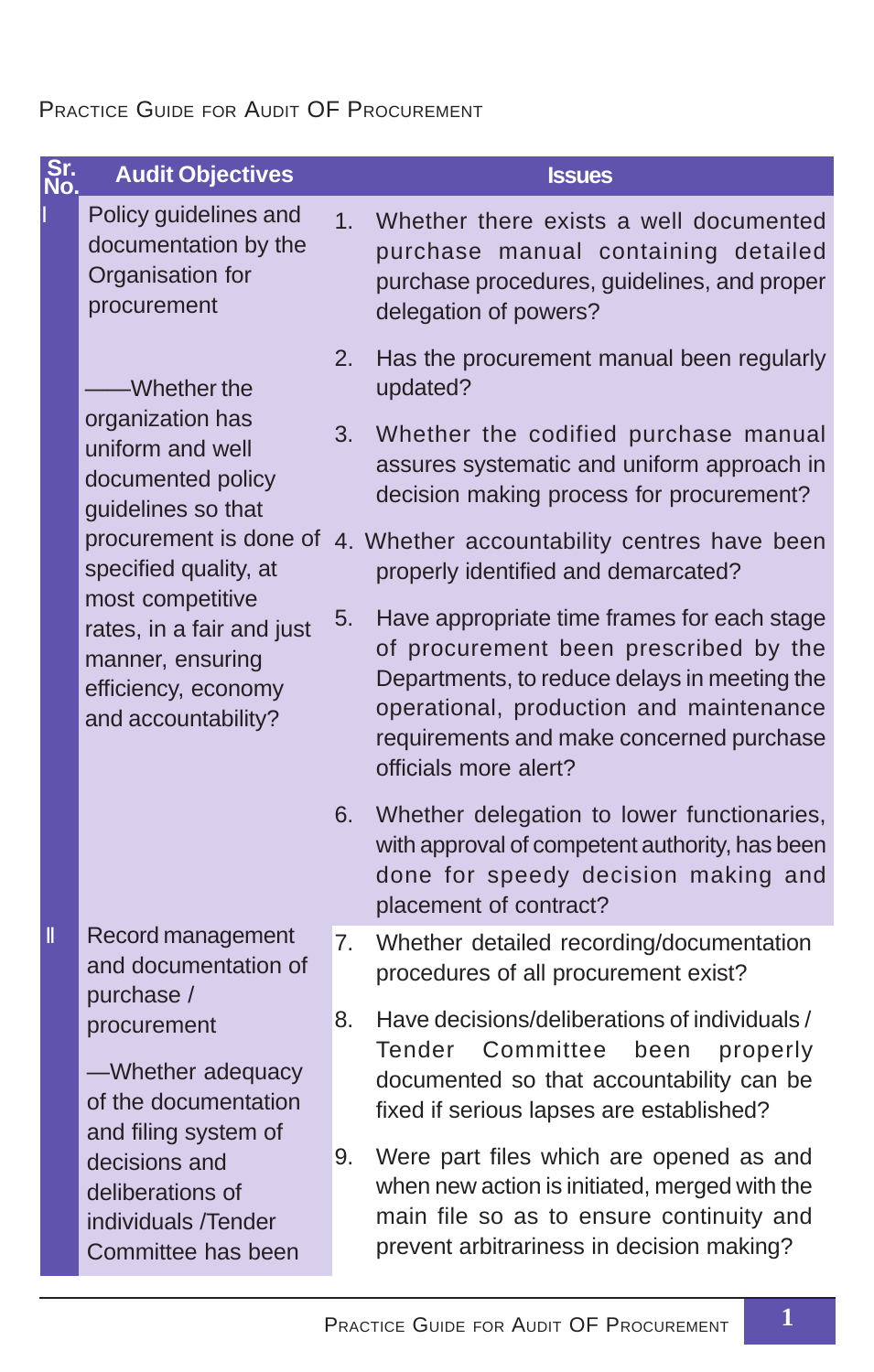assessed so as to prevent dilution of accountability and arbitrariness in decision making.? III Requirement/ provisioning

> —Whether quantities purchased were not in excess of requirement and of standard quality so as to avoid wasteful expenditure and avoidable inventory carrying cost?

### 10. Were files properly paginated?

- 1. Were excessive, fraudulent or infructuous purchases avoided by taking into consideration important aspects e.g. consumption during last 3-5 years, during current year, average rate of consumption, available stocks, outstanding dues/supplies, past consumption pattern, average life of equipments/items etc?
- 2. In making forecasts, did the indenting agency only consider "True issues" i.e. actual consumption excluding inter-depot adjustments, non-recurring issues etc?
- 3. Was inventory carrying cost assessed especially in respect of material lying unutilized for years?
- 4. Were there cases of purchases less than the actual requirement that might have adversely affected the progress of works and resulted in subsequent procurement at additional and may be higher costs?
- 5. Were demands for stores received from different wings/units clubbed together so as to reap the benefits of bulk buying?
- 6. Were requirements intentionally bifurcated/ split so as to avoid approval from higher authorities?
- 7. Was obsolescence factor taken into account by ensuring that the equipment to be purchased conformed to the latest specifications and technology available in the market?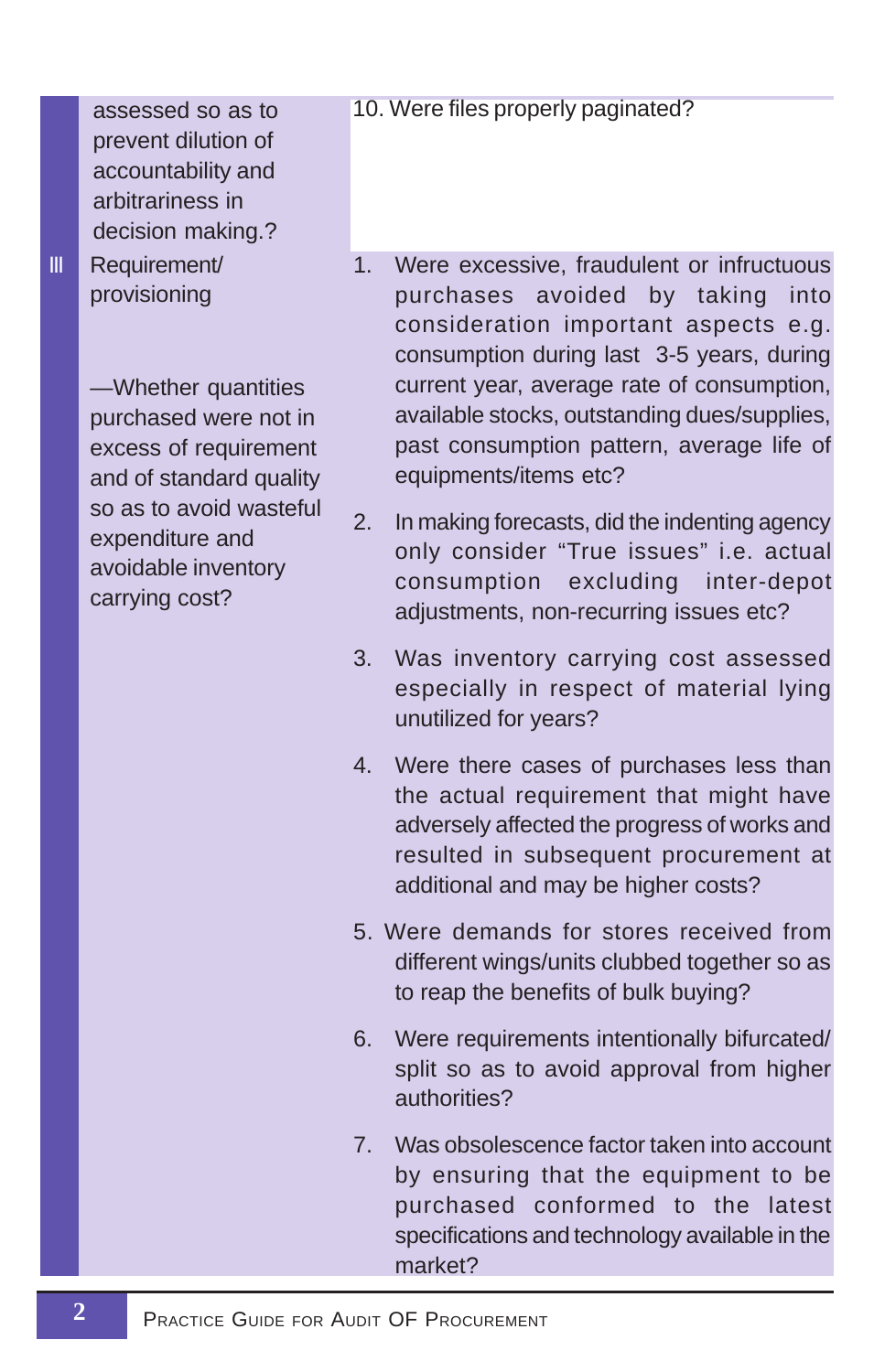|                |                                                                                                           | 8. | Were the specifications drawn up with<br>emphasis on factors like efficiency, optimum<br>fuel/power<br>consumption,<br>of<br>use<br>environmental friendly materials, reduced<br>noise and emission levels, low maintenance<br>cost etc?              |
|----------------|-----------------------------------------------------------------------------------------------------------|----|-------------------------------------------------------------------------------------------------------------------------------------------------------------------------------------------------------------------------------------------------------|
|                |                                                                                                           | 9  | Did the specifications take care of the<br>country's mandatory and statutory<br>regulations, if any, applicable for the goods<br>to be purchased?                                                                                                     |
|                |                                                                                                           |    | 10. Where Indian Standards exist for the required<br>goods, whether the same was adopted?                                                                                                                                                             |
|                |                                                                                                           |    | 11. Was preference accorded to procure goods<br>which carried the Bureau of Indian Standards<br>(BIS) mark?                                                                                                                                           |
|                |                                                                                                           |    | 12. Where Indian standards do not exist or,<br>alternatively, decision was taken to try the<br>foreign market also, were International<br>Standards (e.g. ISO etc) adopted?                                                                           |
|                |                                                                                                           |    | 13. Was cost benefit analysis done to establish<br>justification for procurement?                                                                                                                                                                     |
|                |                                                                                                           |    | 14. Were requirements prioritized so as to ensure<br>optimum utilization of scarce resources?                                                                                                                                                         |
|                |                                                                                                           |    | 15. Was there rush of expenditure on<br>procurement at the close of the financial year<br>or fictitious booking merely with the view to<br>utilizing budget grants?                                                                                   |
| $\overline{N}$ | Rate analysis/Estimated<br>rates<br>-Whether estimated<br>rates were worked out<br>realistically so as to |    | 16. Whether the rates were estimated in a<br>professional manner and not simply by<br>extrapolating prices of low capacity<br>equipment or by applying uniform yearly<br>compounded escalation over prices of similar<br>equipment purchased earlier? |
|                |                                                                                                           |    |                                                                                                                                                                                                                                                       |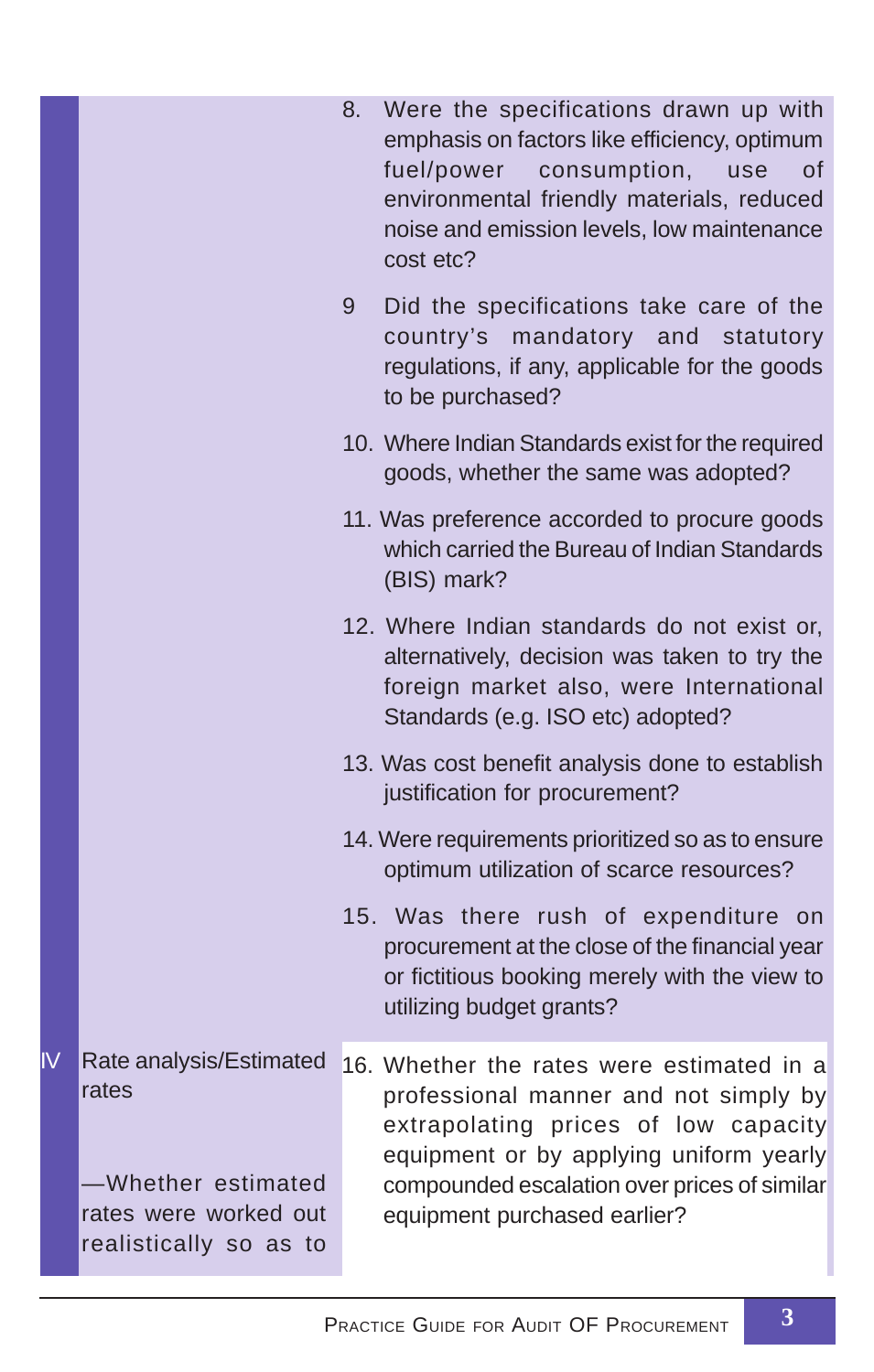|   | establish<br>the<br>reasonableness of<br>prices?                                                                                                     |    | 17. Was Rate analysis done in a realistic and<br>objective manner on the basis of prevailing<br>market rate, last purchase prices, economic<br>indices for raw material/labour and other input<br>costs etc.?                                                                                                            |
|---|------------------------------------------------------------------------------------------------------------------------------------------------------|----|--------------------------------------------------------------------------------------------------------------------------------------------------------------------------------------------------------------------------------------------------------------------------------------------------------------------------|
|   |                                                                                                                                                      |    | 18. Whether comparison of rates vis a vis other<br>departments/zones procuring<br>similar<br>commodities was done through exchange of<br>information?                                                                                                                                                                    |
|   |                                                                                                                                                      |    | 19. Was last purchase price (LPP) of past<br>successfully executed orders of similar<br>magnitude and scope of supply, used as an<br>input for assessing rates?                                                                                                                                                          |
| V | <b>Inviting Tenders</b><br>-Whether<br>the<br>procedure<br>ensured<br>wide<br>publicity,<br>generated competition<br>and<br>obviated<br>favouritism? | 1. | Whether in respect of standard type, common-<br>user items, needed on a recurring basis for<br>which DGS&D has concluded rate contracts,<br>the Department has operated such rate<br>contracts, in order to save time, effort and<br>other related costs in repetitive tendering and<br>reduce lead time in procurement? |
|   |                                                                                                                                                      | 2. | Whether prices paid by a Department, which<br>directly procured DGS&D's rate contracted<br>goods from the suppliers, were not more than<br>those stipulated in the rate contract?                                                                                                                                        |
|   |                                                                                                                                                      | 3. | Were other salient terms and conditions of the<br>purchase in line with those specified in the<br>rate contract?                                                                                                                                                                                                         |
|   |                                                                                                                                                      | 4. | Whether the tender enquiry was the most<br>preferred and transparent mode of Tendering<br>viz Global Tender Enquiry/Advertised Tender<br>Enquiry?                                                                                                                                                                        |
|   |                                                                                                                                                      | 5. | Was the estimated value of procurement<br>proposed for Limited Tender Enquiry within the<br>financial limit prescribed under extant rules?                                                                                                                                                                               |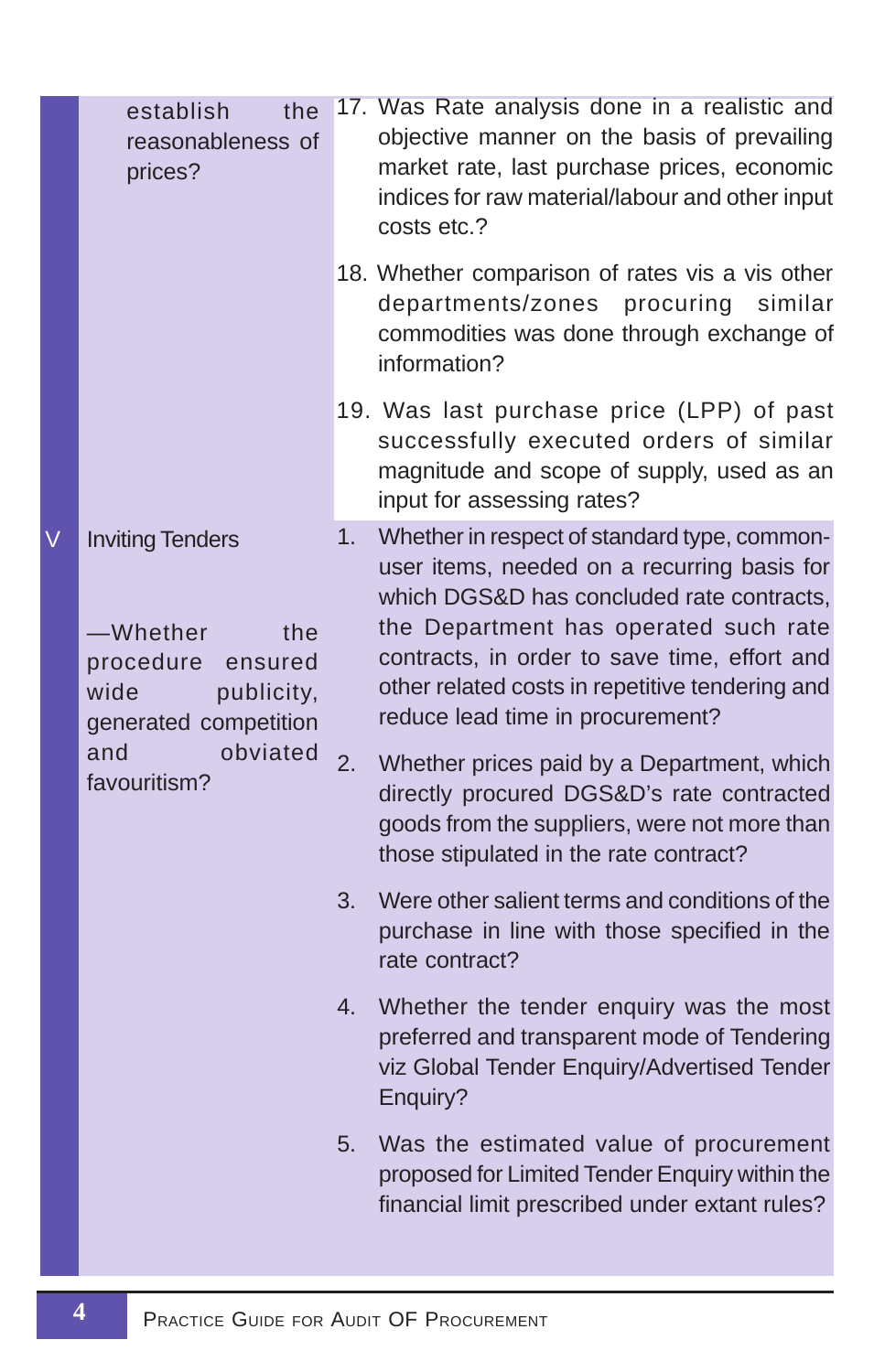- 6. Was the number of supplier firms in Limited Tender Enquiry, at least three?
- 7. In cases where Limited Tender Enquiry was adopted even where estimated value was more than permissible limit, was there a certification by the competent authority that the demand was urgent, the nature of the urgency, the reasons why the procurement could not be anticipated and that the additional expenditure involved in not procuring through advertised tender was justified in view of urgency?
- 8. Was there confirmation by the procuring agency that the sources of supply were definitely known and possibility of fresh sources beyond those being tapped was remote in cases of Limited Tendering?
- 9. Whether the credentials of the firms and criteria adopted for selection of limited number of vendors were recorded?
- 10. Whether detailed justification was given/ recorded for propriety purchases and selecting a single vendor?
- 11. Was there a certification by the user department that only a particular firm was the manufacturer of the required goods?
- 12. Was there recorded advice of a competent technical expert, duly approved by the competent authority, that for standardization of machinery or compatibility of spare parts to the existing set of equipment, the required items was to be purchased only from a selected firm?
- 13. Was a list of firms of known reliability, periodically examined and revised, maintained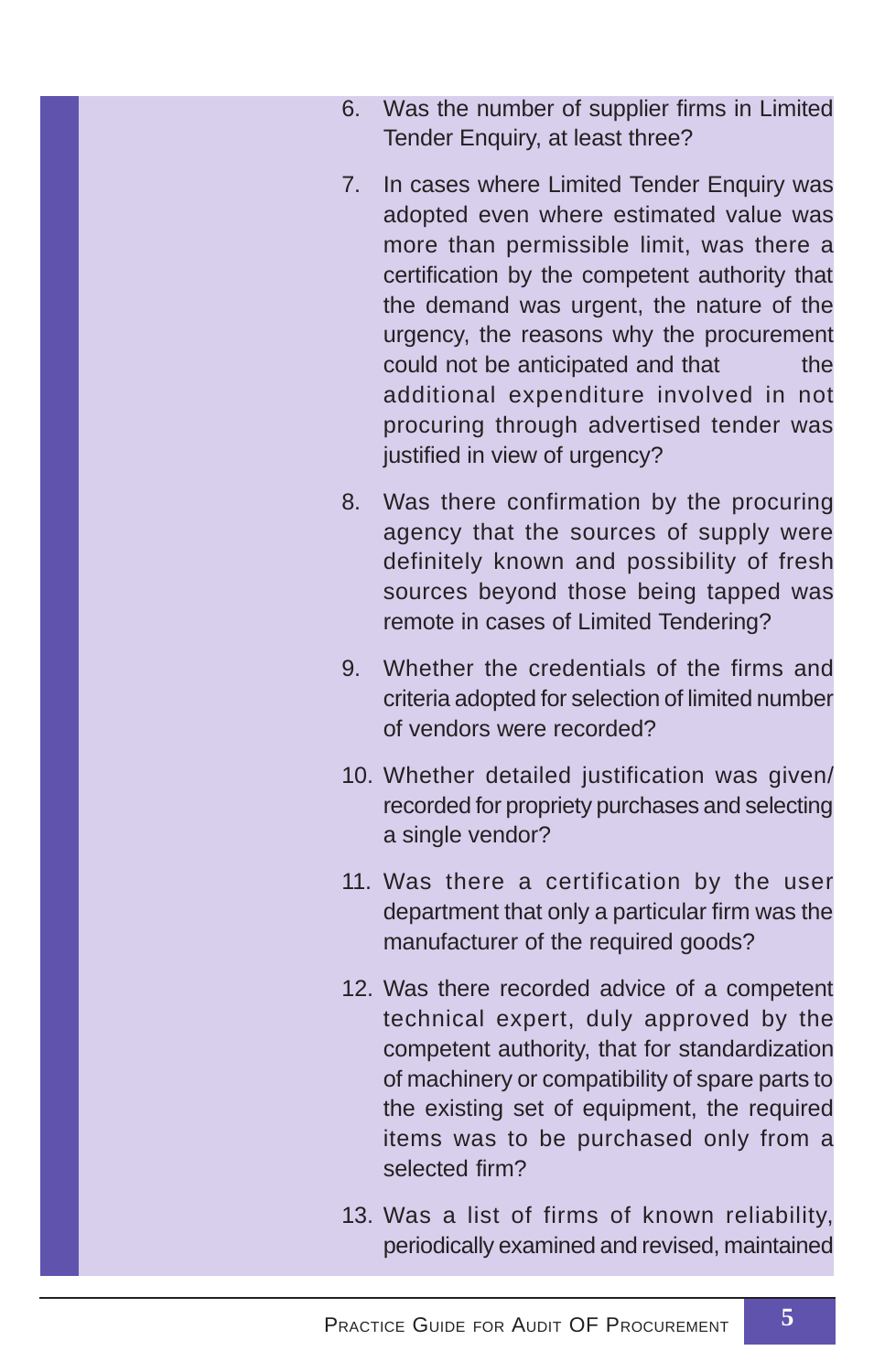for the purpose of "limited" and "single" tender procedures?

- 14. Were firms registered as approved suppliers, done carefully, after assessing the capacity cum capability and financial standing, credentials, manufacturing capability, quality control systems, past performance, after sales service, financial background etc. of the firm, using the services, if required, of DGS&D or Research Design and Standards Organisation, Lucknow as in the case of Railways?
- 15. Whether the performance and conduct of a supplier was regularly monitored/watched by the concerned organization through a vendor development cell?
- 16. Whether addition/deletion of suppliers from the approved list was effected every year in consideration of their performance and conduct?
- 17. Was sufficient/wide publicity given so as to generate competition and avoid favouritism to select vendors?
- 18. Were tender notices put on the web-site of the organization?
- 19. Whether the advertisement was issued in National News Papers and in Indian Trade Journal (Govt. Publication)?
- 20. Were tender notices sent by post to past successful suppliers and likely suppliers registered with the department?
- 21. In case of imported stores, were copies of tender notices forwarded to Indian Missions/ Embassies?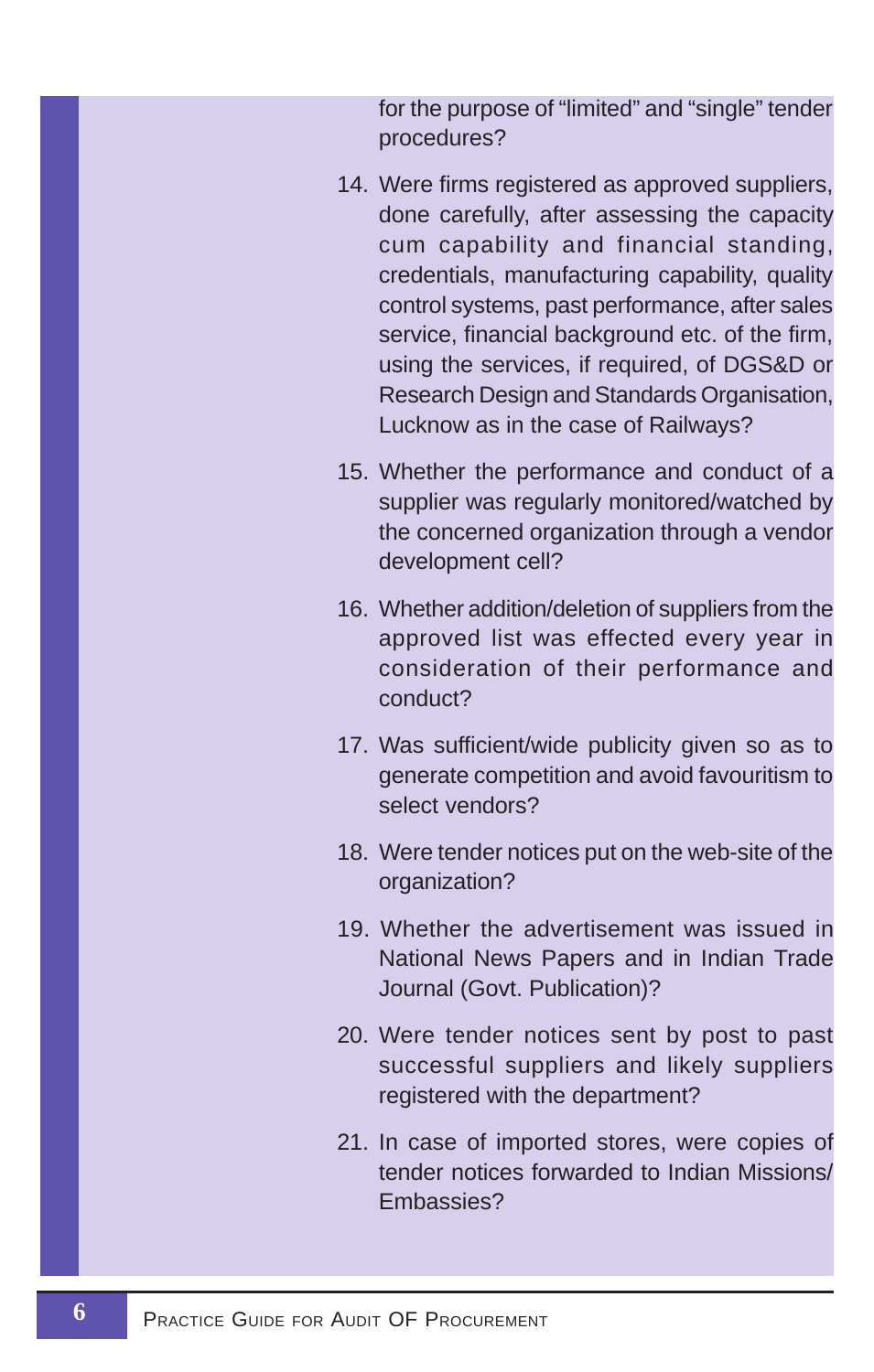- 22. Whether adequate time was given in order to receive sufficient responses from the competent suppliers?
- 23. In cases where tenders were opened within very short periods, was the urgency/ emergency recorded and established?
- 24. Whether in respect of such short-term tenders based on urgency of requirement, the processing was also quick and fast?
- 25. Were sale of tenders kept open for adequate period or were they closed much in advance of tender opening thereby defeating the purpose of generating competition?
- 26. Whether detailed instructions in respect of 2 bid system been indicated in the document inviting tender as to the requirements of submitting technical bid and financial bid separately?
- 27. Whether Government's instructions on reservation of items and price preference to SSI units were incorporated in the bid documents?
- 28. Whether purchase preference policy (PPP) applicable to Public Sector Enterprises as per the latest guidelines of July 2005, circulated by Department of Public Enterprises been incorporated in the bid document?
- 29. Was PPP support extended as per DPE guidelines, only to the contracts of the value of Rs. 5 crore and above but not exceeding Rs.100 crore?
- 30. Was PPP applied only to Central Public Sector Enterprises (CPSE) and their subsidiaries and not also to joint ventures owned by a PSE and a private sector partner?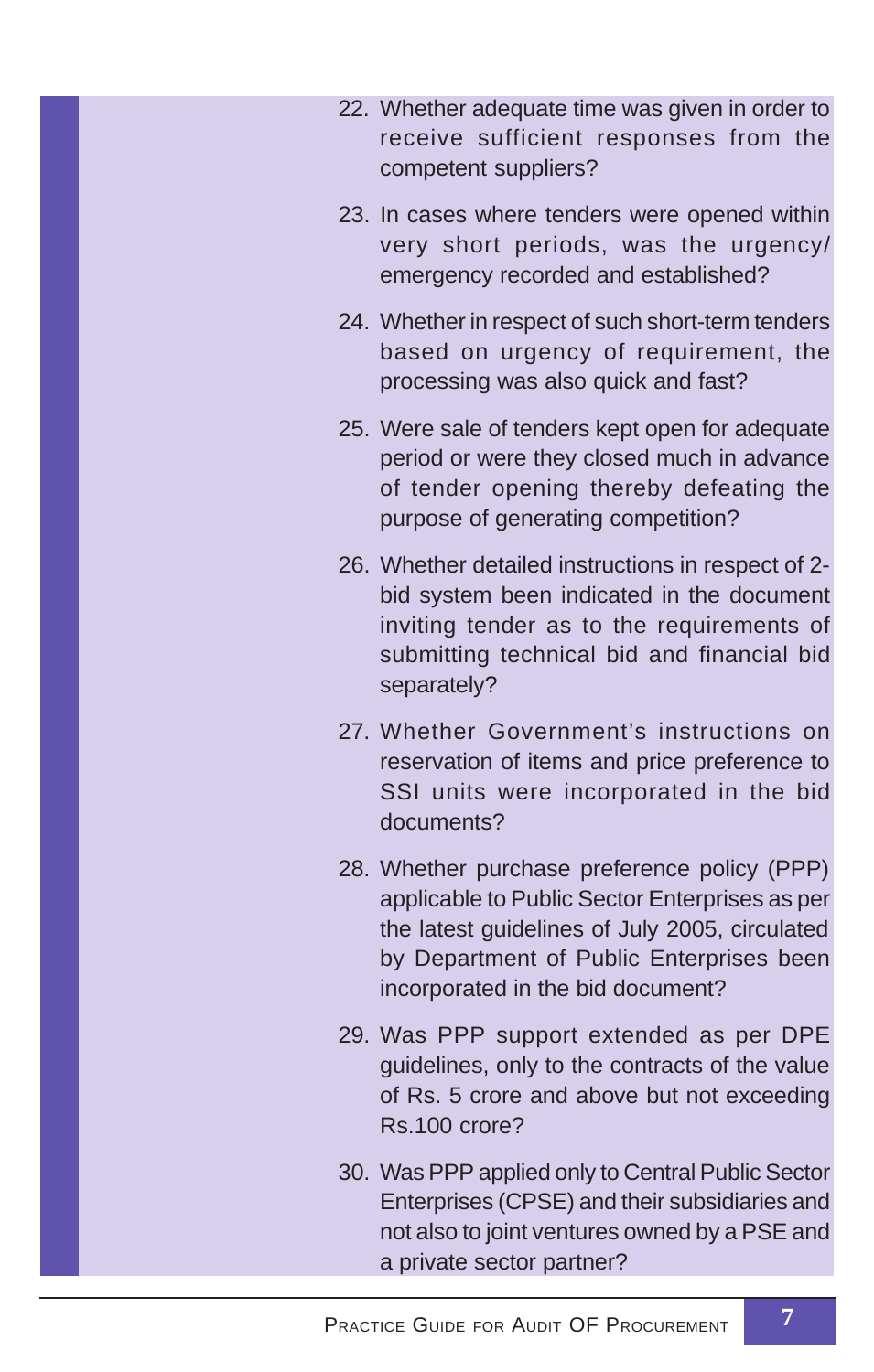#### VI Tender Document

—Whether the bid documents have been comprehensively prepared, have adequately addressed the interest of the Govt. and ensured evaluation of bids on equitable and fair basis and in a transparent manner?

- 31. Whether the PSE which had the benefit of PPP, on failing to perform, was also subjected to payment of liquidated damages or any other penalty included in the contract?
- 1. Were the terms and conditions in the bid documents, sketchy and insufficient, conflicting and vague, resulting in wrong interpretation, disputes, time and cost over runs?
- 2. Was the tender document complete in all respects and included instructions to tenderers, date, time and place of opening the bid, general and special conditions of contract, specifications, schedule giving particulars of stores to be supplied, price schedule to be utilized by the bidders for quoting their prices, agreement form to be signed by tenderer, statement of deviations from specifications, statement of deviations from conditions of contract?
- 3. Whether the important clauses relating to Earnest Money, Delivery Schedule, Payment terms, Performance Warranty, Bank Guarantee, Pre-despatch inspection, Arbitration, LD/penalty for the delayed supplies, Risk purchases, settlement of disputes etc. been incorporated in the bid documents?
- 4. Whether the earnest money was reasonable and justifiable to establish the earnestness of the bidder and eliminate frivolous/ speculative bidding?
- 5 Was the EMD/bid amount an absolute amount and not a percentage of the quoted value of goods to be purchased?
- 6. Was the bid security in the form of Account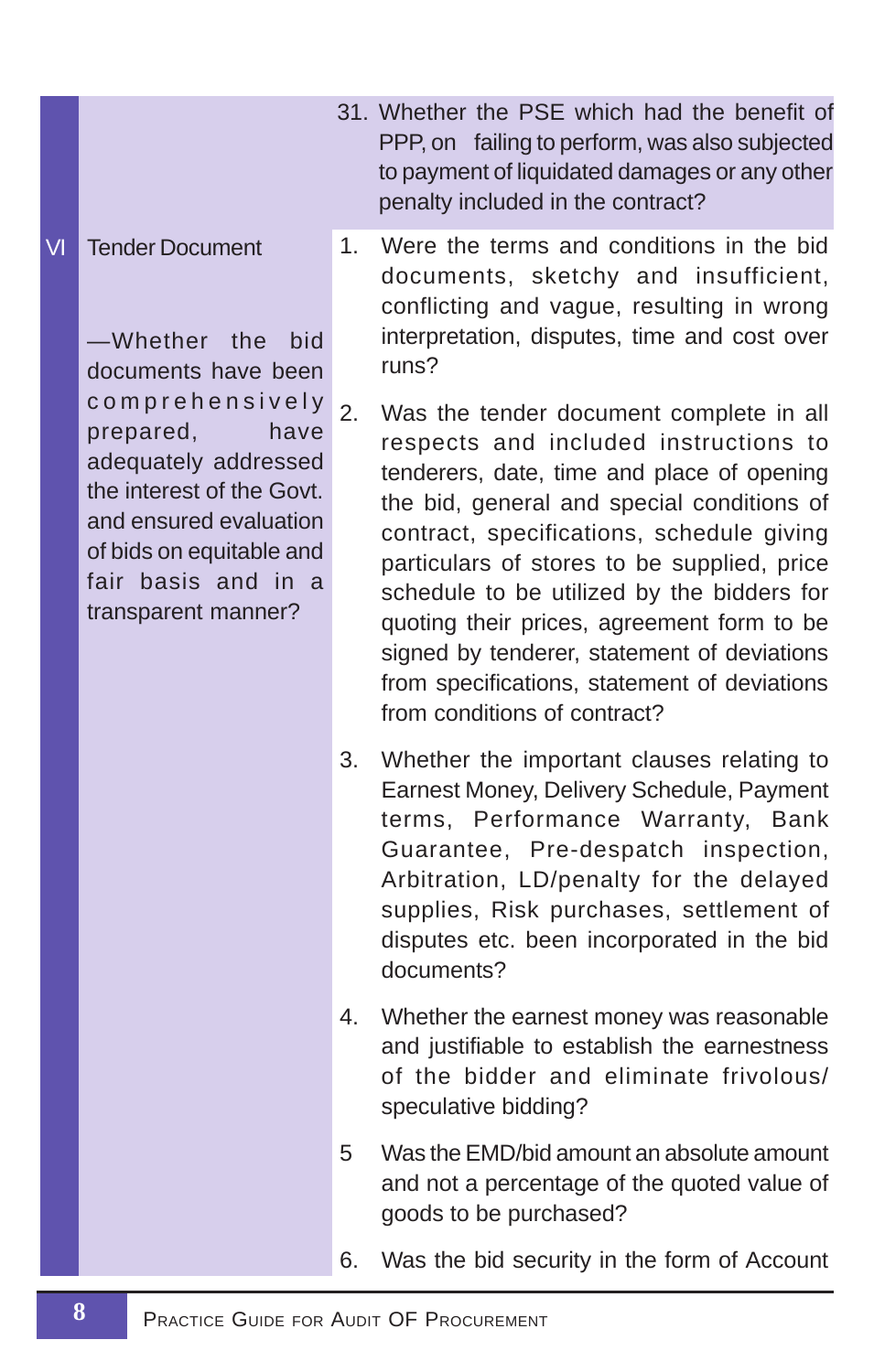Payee Demand Draft, Fixed Deposit Receipt, Banker's Cheque or Bank Guarantee from any commercial bank in an acceptable form, duly safeguarding the purchaser's interest in all respects?

- 7. Were suitable clauses incorporated to check technical and financial capability of suppliers, past experience and performance, manufacturing facilities etc?
- 8. Were evaluation/ loading criteria with respect to important items like payment terms, delivery period etc. specified in unambiguous terms in the bid document, so that evaluation of bids after tender opening could be made without any subjectivity?
- 9. Were payment terms clearly stipulated to prevent bidders from quoting prices based on varying advance payments and thereby also enabling evaluation on an equitable basis?
- 10 Whether detailed technical specifications including performance parameters and technical evaluation criteria, if required, were specified in the bid document in unequivocal terms so as to ensure evaluation of offers on an equitable basis, avoid subjectivity in decision making and prevent leverage to bidders?.
- 11 Were training, technical support, after sales service and annual maintenance contract requirements, if any, recorded suitably?.
- 12. Have specific delivery periods as per terms of delivery such as FOR station of dispatch/ destination been incorporated?
- 13. Have specific dates been stipulated not just for supply of equipment but also for installation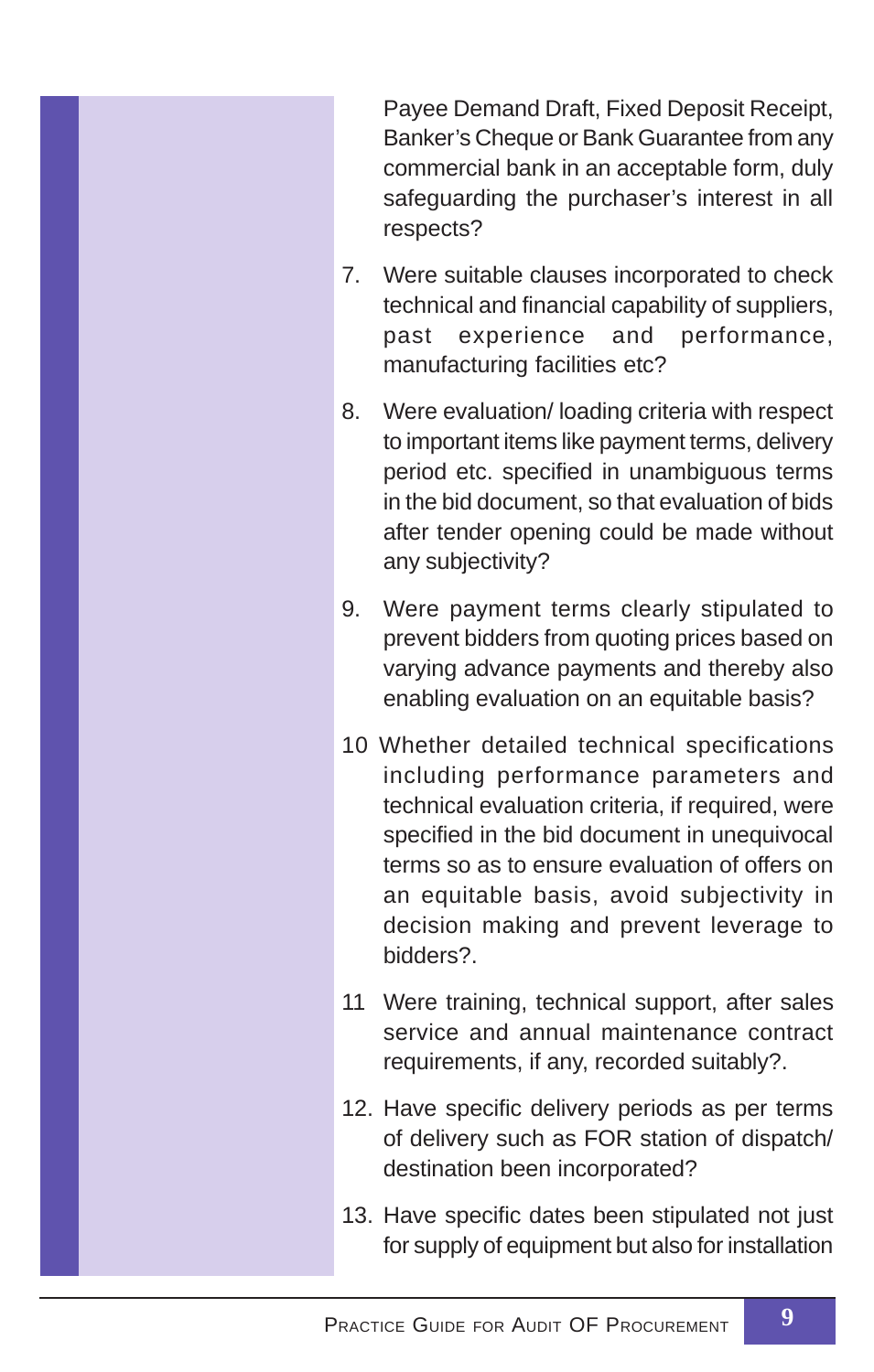|            |                                               |    | and commissioning, where this is to be carried<br>out by supplier?                                                                                                                                                                                 |
|------------|-----------------------------------------------|----|----------------------------------------------------------------------------------------------------------------------------------------------------------------------------------------------------------------------------------------------------|
|            |                                               |    | 14. Have specific pre dispatch inspection dates,<br>been indicated especially where terms of<br>delivery are on CIF/FOR destination basis?                                                                                                         |
|            |                                               |    | 15, Whether a detailed warranty clause was<br>incorporated and whether it was reckoned<br>from the date of installation/commissioning so<br>as to ensure that warranty did not expire before<br>installation?,                                     |
|            |                                               |    | 16. In case of "by back", when existing items are<br>being replaced with a new one, whether a<br>suitable clause was incorporated in the bidding<br>document so that prospective and interested<br>bidders could formulate their bids accordingly? |
| <b>VII</b> | Postponement and<br>Correction/Changes to     | 1. | Whether corrections/changes in the Notice<br>Inviting Tender have taken place?                                                                                                                                                                     |
|            | <b>Tender notice</b><br>-Whether equal        | 2. | Whether any correction/changes made in the<br>bid document have been notified to all the<br>bidders sufficiently in time?                                                                                                                          |
|            | opportunity has been<br>given to all bidders? | 3. | Was the tender opening date extended in view<br>of corrections/amendments in order to give<br>prospective bidders adequate and reasonable<br>time?                                                                                                 |
|            |                                               | 4. | Has the notice of extension been published<br>in newspapers?                                                                                                                                                                                       |
|            | <b>VIII</b> Receipt of Tenders                | 1. | Whether a proper arrangement for receipt of<br>tenders at scheduled date and time through<br>tender box been devised?                                                                                                                              |
|            | - Whether the system<br>is temper proof?      | 2. | In cases where tenders are too bulky to be<br>put in the tender box, whether officers were<br>designated for receiving the same and did the<br>latter issue receipts bearing date and time to                                                      |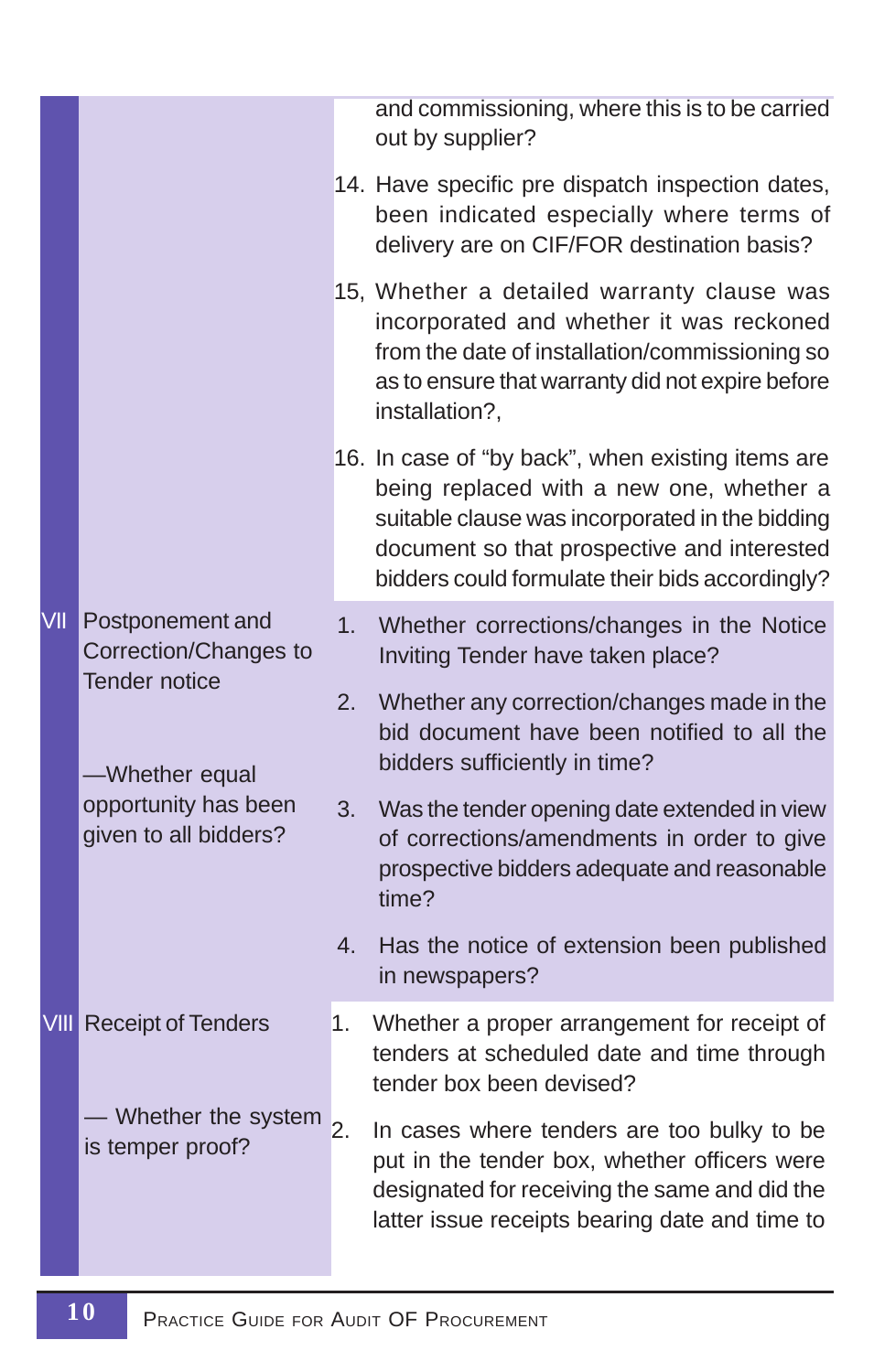**K** Opening of Tenders

Whether the system ensures complete transparency?

the bearer of the tender, record the bids received, in a register and store them in safe custody?

- 3. Whether the procedure for receipt of tenders ensures that tempering is over ruled?
- 1. Was total value of tender the criteria for deciding the 'competent authority' for acceptance of the tender?
- 2. Was the Tender Committee properly constituted comprising of representatives from Accounts, Indenting Departments, Inspecting Agency etc?
- 3. Whether the tenders have been opened in public i.e.in presence of the trade representative thereby preserving the sanctity of tendering system and ensuring total transparency?
- 4. Were bids not accompanied with earnest money deposits along with tenders, ignored/ rejected?
- 5. Whether at the time of opening, tender documents have been numbered serially, initiated and dated at the first page?
- 6. Whether the pages of the tender documents were numbered and particularly important items like prices, important terms and conditions etc. been encircled and initiated?
- 7. Whether technical bid and financial bids were duly superscribed and sealed separately in cases of 2-bid system?
- 8. Whether technical bids were evaluated by the competent authority at the first stage?
- 9. Whether financial bids were considered only after a technical bid was found acceptable?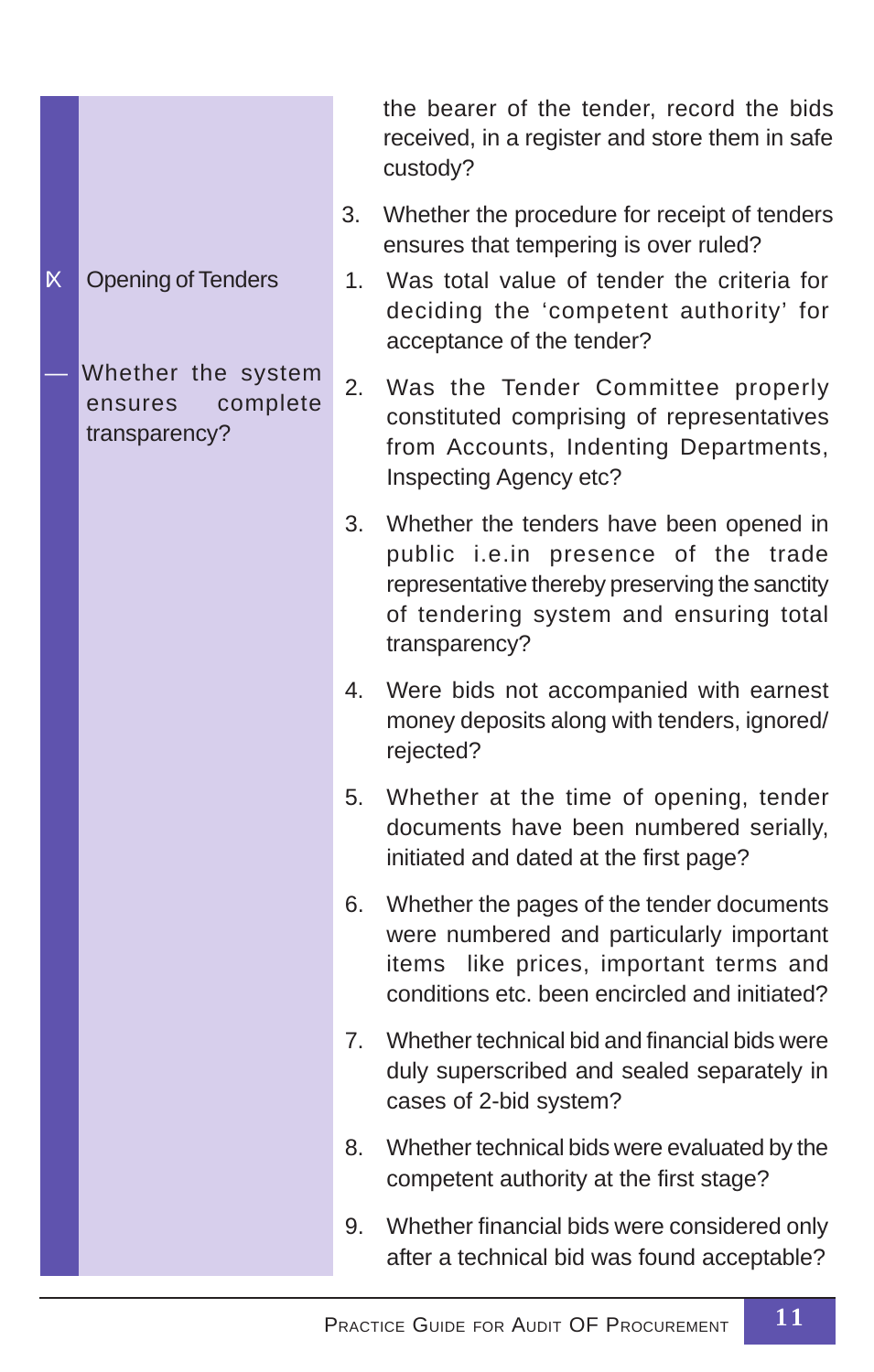- 10. Whether at the second stage only those financial bidders were considered that were technically acceptable and ranked before awarding a contract?
- 11. Was the EMD in case of a two bid system incorporated at a fixed amount on the basis of estimated value of the purchase, instead of as a stated % of tender value so as to obviate the possibility of giving the bidders an indication of prices quoted by competitors and using this information to the disadvantage of his competitor if prices are subsequently modified?
- 12. Were overwritings attested by the tender opening officer/committee to make it clear that such alterations were present on the tenders at the time of opening?
- 13. Were bidders permitted to alter or modify their bids after expiry of the deadline for receipt of bids?
- 14. Were 'late bids' i.e those received after the specified date and time for receipt of bids, also considered?
- 15. Whether 'On the Spot Statement' was recorded by the tender opening officer/ Committee giving details of the quotations received and other particulars like the prices, taxes duties and EMD etc, as read out in the opening of tender been recorded?
- 16. Was the tender finalized within the initial validity of offer?
- 17. Whether additional features which were never a part of the original conditions or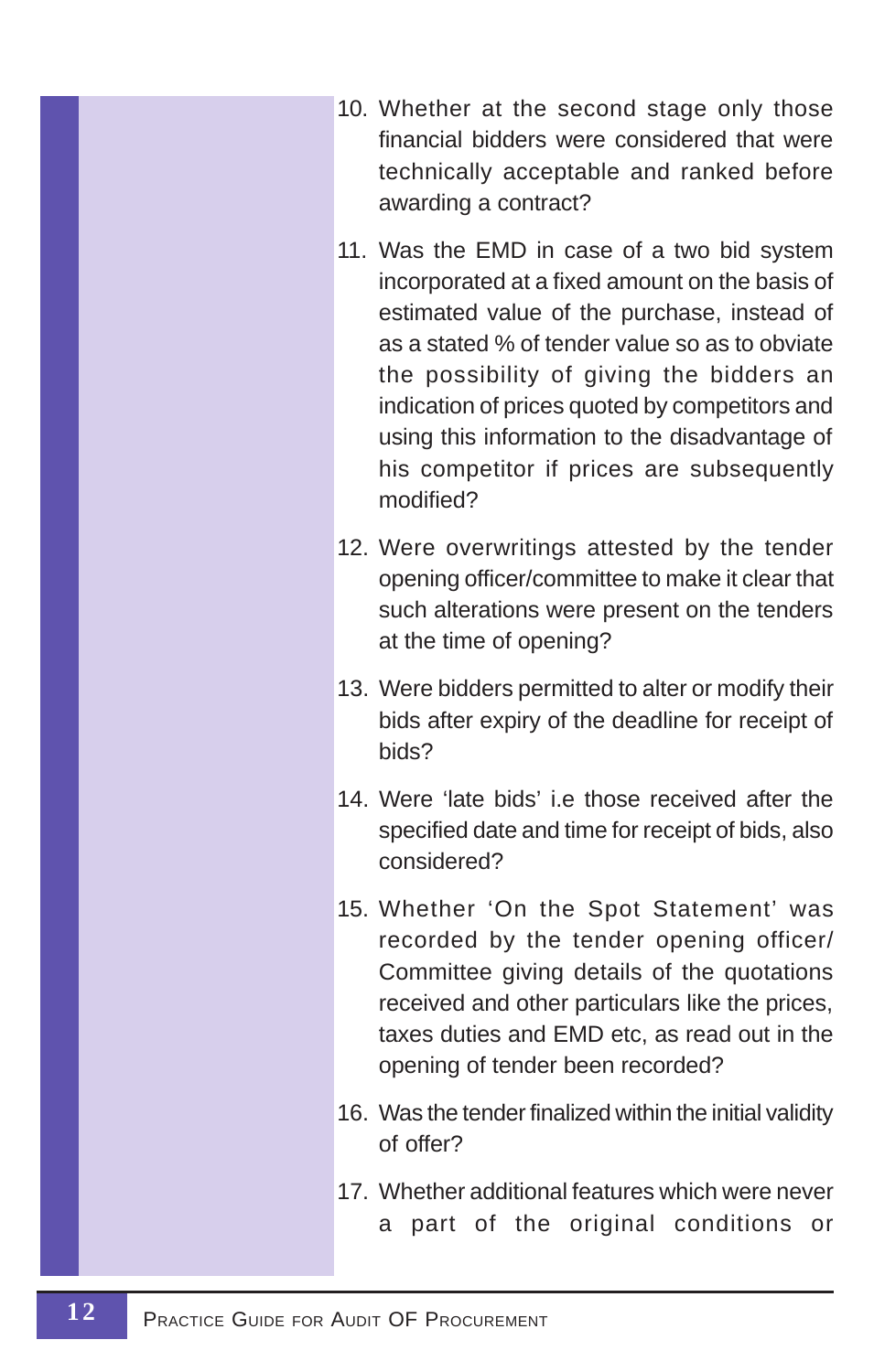|              |                                                                                                                                                                                |    | specifications, also considered when<br>evaluating the bid?                                                                                                                                                                                                                                                        |
|--------------|--------------------------------------------------------------------------------------------------------------------------------------------------------------------------------|----|--------------------------------------------------------------------------------------------------------------------------------------------------------------------------------------------------------------------------------------------------------------------------------------------------------------------|
|              |                                                                                                                                                                                |    | 18. Whether contract was awarded to the lowest<br>bidder whose offer conform to the technical<br>specification and other conditions given in the<br>tender document, without recourse to<br>extrinsic evidence?                                                                                                    |
| X            | Post tender Negotiation<br>Whether post tender<br>negotiation was on lines<br>permissible by extant<br>guidelines/orders and<br>one major source of<br>corruption was plugged? | 2. | 1. Whether during any post tender negotiation CVC<br>guidelines were followed? Was negotiation<br>done with other than L-I?<br>Whether in case the quantity to be ordered<br>was much more than what L-I alone could<br>supply, the quantity order was distributed in a<br>fair, transparent and equitable manner? |
| $\mathsf{M}$ | Advance payment                                                                                                                                                                | 1. | Whether current policy of Govt.of no advance<br>was adhered to?                                                                                                                                                                                                                                                    |
|              | Whether advance<br>payment<br>was<br>unavoidable and if<br>resorted to, was done<br>with suitable safeguards                                                                   | 2. | If unavoidable, was payment of advance<br>agreed to only in exceptional cases of<br>contract for manufacturing of equipment<br>system or for a project with long execution<br>time?                                                                                                                                |
|              | to fully protect Govt.<br>interest?                                                                                                                                            | 3. | Whether advance payment was made to<br>successful bidder/supplier only against<br>appropriate Bank Guaranty?                                                                                                                                                                                                       |
|              |                                                                                                                                                                                |    | 4. Whether mobilization advance if paid, was<br>interest- free, in contravention of CVC<br>guidelines?                                                                                                                                                                                                             |
| X            | Performance<br><b>Bank</b><br>Guarantee(PBG)                                                                                                                                   | 1. | Was PBG too low in comparison to contract<br>value?                                                                                                                                                                                                                                                                |
|              | Whether adequate<br>measures were taken to<br>avoid loss to Govt, in the                                                                                                       | 2. | Was the guidelines of the BG checked from<br>the issuing Bank?                                                                                                                                                                                                                                                     |
|              |                                                                                                                                                                                |    |                                                                                                                                                                                                                                                                                                                    |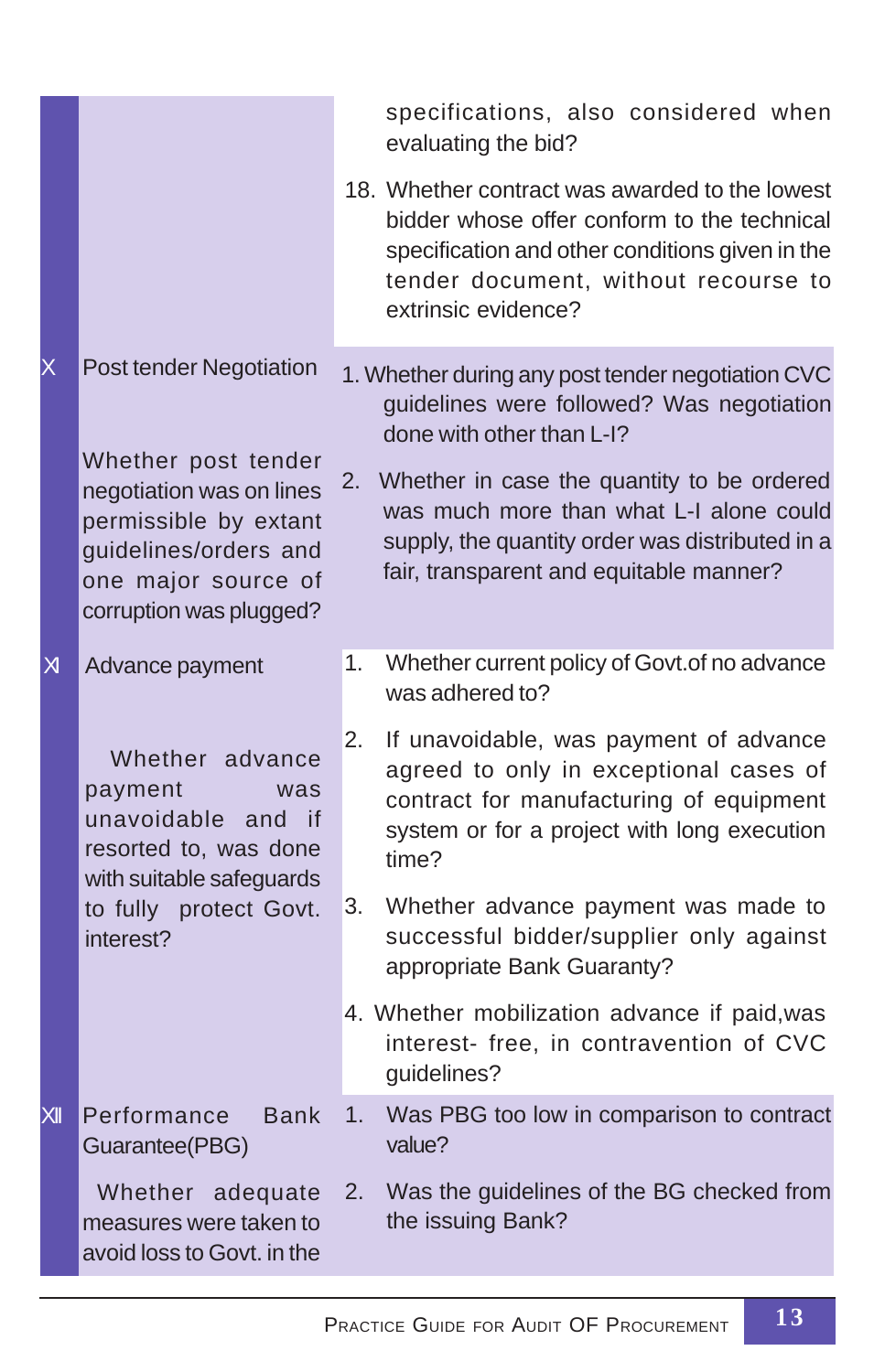event of non performance of the contract?

- 3. Was the validity of the BG monitored, and in case of extensions in delivery period, whether the BG was appropriately extended?
- 4. Whether Bank Guaranty accepted was conditional and thereby against the financial interest of the organization?
- 5. Whether timely action for encashment of the Bank Guaranty was taken so as to protect Govt. interests in case of non- supply?

#### XIII Contract Management

Whether the contract terms and conditions were comprehensively drawn up, and whether they are unambiguous, free from uncertainities, indefinite liability and misinterpretation and serve to protect Govt. interests?

(a) Completeness of the 1 contract

- Whether documents forming integral part of a contract were together viz., (i) tender comprising instructions to Tenderers, conditions of contract, standard of special specifications, schedule of items, quantities and rates Agreement form and Tender form (ii) Formal Acceptance of tender?
- 2. Did the contract place beyond all reasonable doubt all the matters upon which parties intended to agree viz.,
	- (i) What the contractor is to do, when, where and to whose satisfaction it is to be done;
	- (ii) What Govt. is to do; and on what terms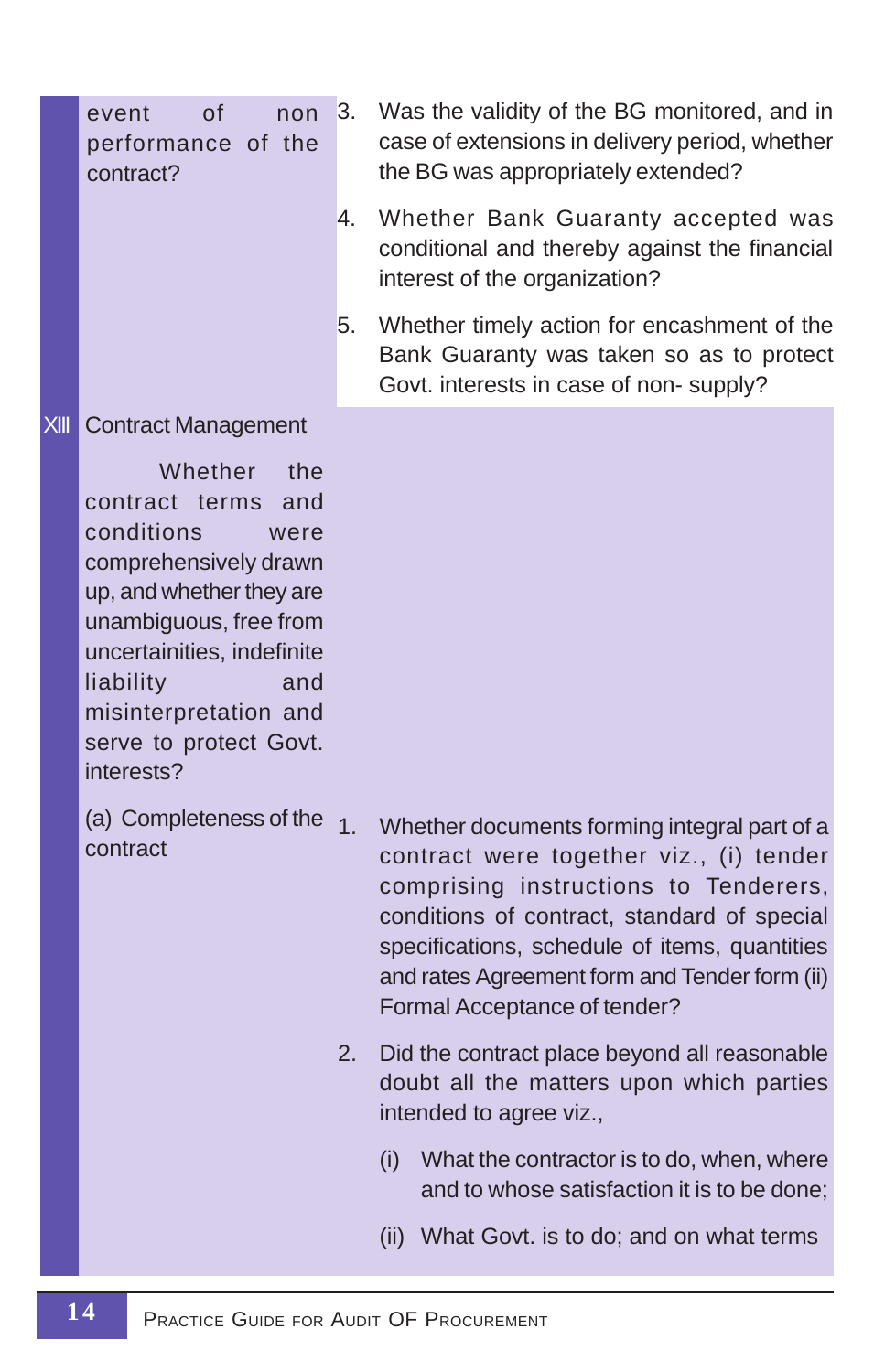|                        | (iii) What payment is to be made; what is to<br>cover, to whom it is to be made and the<br>method and basis of making it.                                                                        |
|------------------------|--------------------------------------------------------------------------------------------------------------------------------------------------------------------------------------------------|
|                        | (iv) The responsibility of the contractor in<br>respect of adequate supervision, care of<br>Government property.                                                                                 |
|                        | (v) The terms on which variations and<br>modifications, if any are to be permitted<br>the authority; competent to order and to<br>assess them, and the occasion and basis<br>of such assessment. |
|                        | (vi) The measures to be adopted in the event<br>of a breach of a contract by either party<br>thereto, and the method of and grounds<br>for the determination thereof.                            |
|                        | (vii) The method of settling disputes.                                                                                                                                                           |
|                        | 3. Whether legal advice was sought for, before<br>drafting and entering into a contract<br>agreement?                                                                                            |
| (b) General Conditions | 1.<br>Whether the terms of contract were precise<br>and definite and free from ambiguity or was<br>there misconstruction thereon?                                                                |
|                        | 2.<br>Whether the contract was placed only after<br>tenders have been invited and cases where<br>the lowest tender was not accepted reason<br>there for recorded?                                |
|                        | Whether a standard form of contract was<br>3.<br>used and terms thereof scrutinized<br>beforehand?                                                                                               |
|                        | 4.<br>Whether the terms of contract including<br>scope and specifications were materially<br>varied after entering into, without consultation<br>of the competent financial authority?           |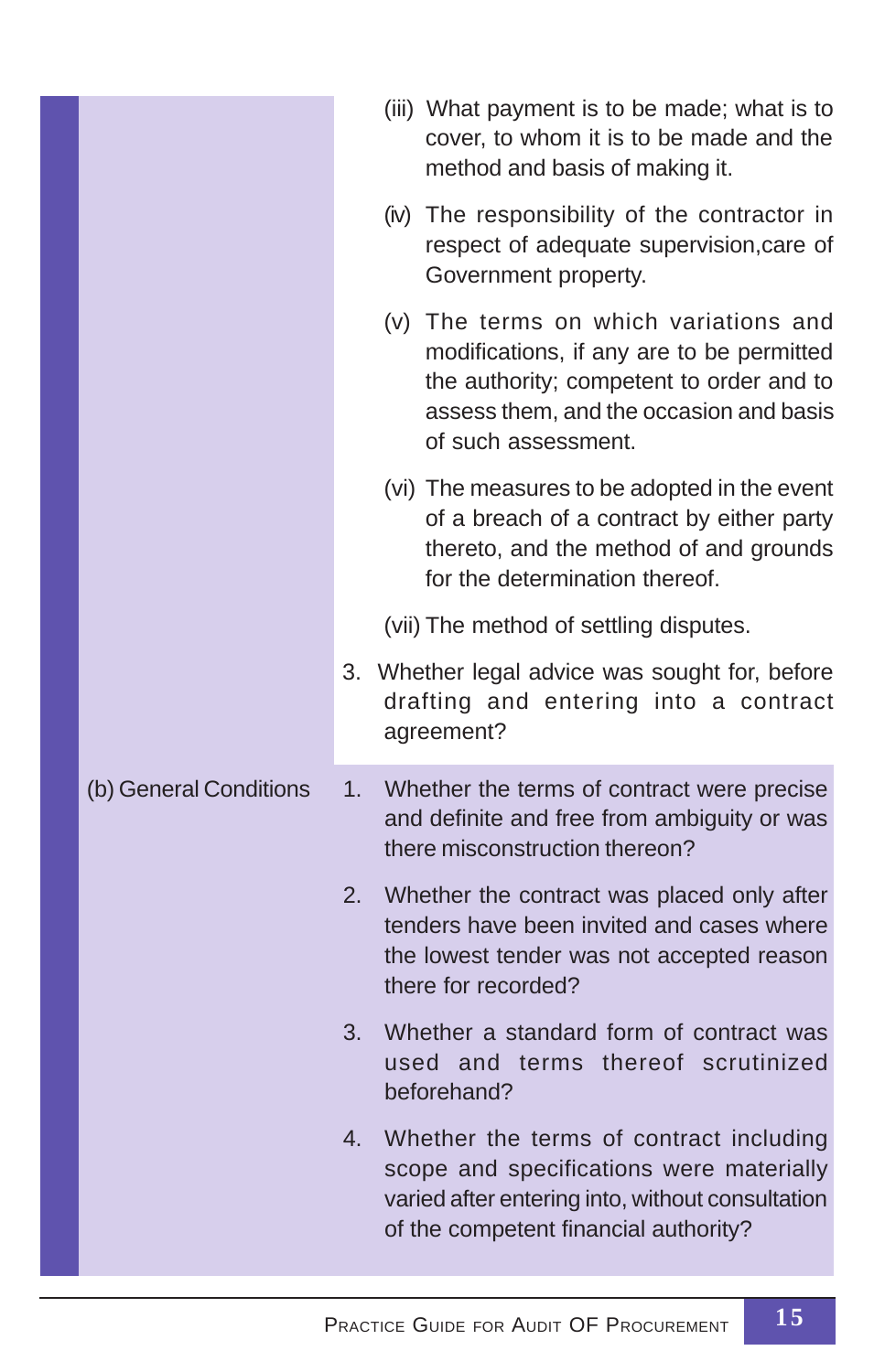|                     | 5. | Where material variation in any of the terms or<br>conditions in a contract were unavoidable,<br>whether such changes in the form of an<br>amendment to the contract duly signed by all<br>parties to the contract?                                                                     |
|---------------------|----|-----------------------------------------------------------------------------------------------------------------------------------------------------------------------------------------------------------------------------------------------------------------------------------------|
|                     | 6. | Whether there were any uncertain or indefinite<br>liabilities or any condition or an unusual<br>character having no consent of the competent<br>financial authority?                                                                                                                    |
|                     | 7. | Whether at least a written agreement has been<br>made for placing an order where a formal<br>written contract has not been made?                                                                                                                                                        |
| (c) Price Variation | 1. | Whether a price variation clause has been<br>provided even in short terms contracts not<br>exceeding 18 months?                                                                                                                                                                         |
|                     | 2. | Where a price variation clause is provided,<br>whether the price agreed upon has specified<br>the base level viz. the month and year to which<br>the price is linked, to enable variations being<br>calculated with reference to the price levels<br>prevailing in that month and year? |
|                     | 3. | Whether a formula for calculation of the price<br>variation has been incorporated in the contract<br>document, in case of long term contract by<br>using indices published by the Government<br>of Chambers of Commerce periodically?                                                   |
|                     | 4. | Whether the Price Variation Clause<br>incorporated in a contract specified a cut off<br>date for material and labour before the<br>scheduled delivery date, as the inputs taper<br>off well before scheduled delivery date?                                                             |
|                     | 5. | Whether the Price Variation Clause provided<br>a ceiling on price variation, in terms of<br>percentage or an overall ceiling or both?                                                                                                                                                   |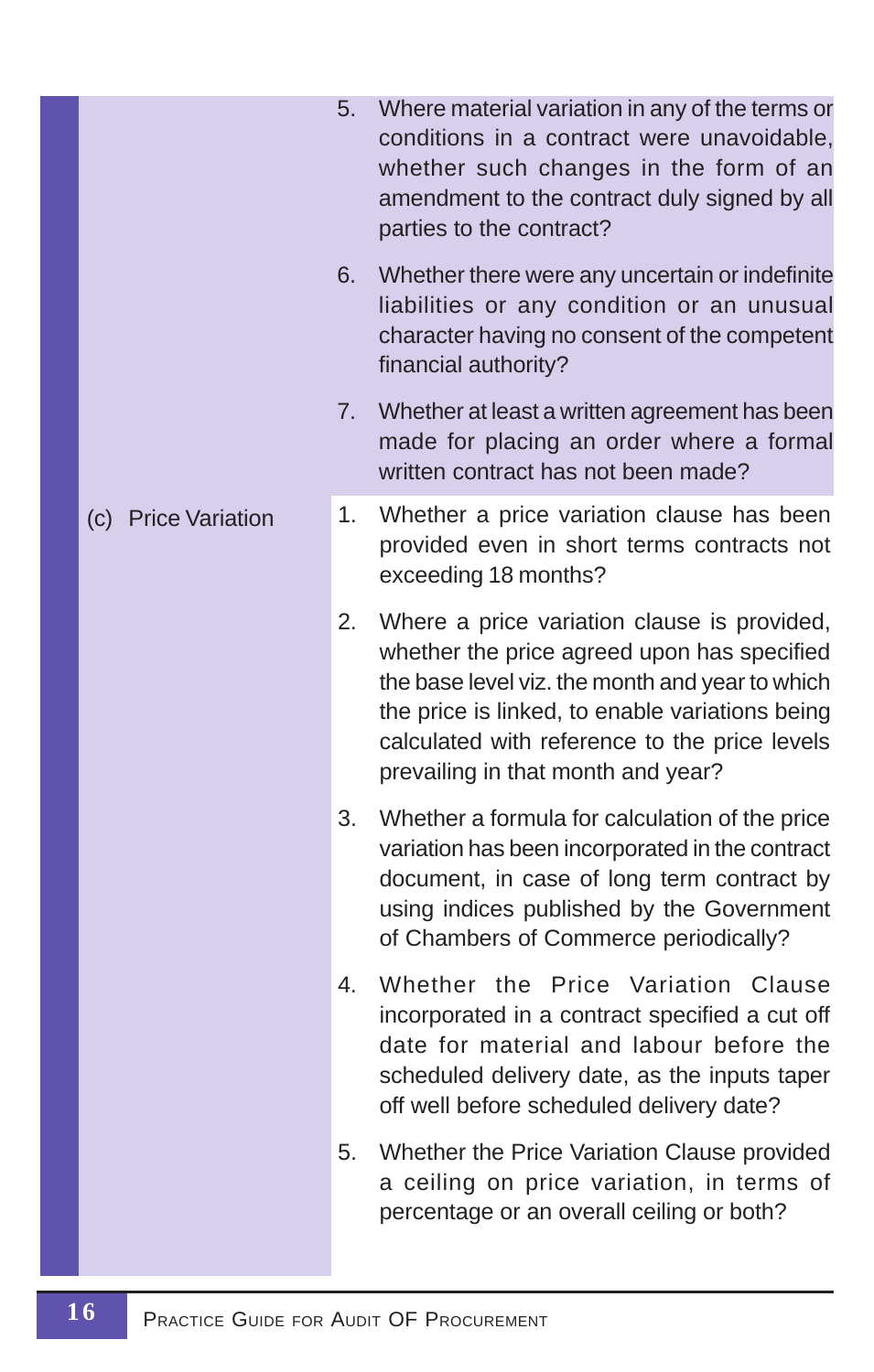|              | 6. | Whether there is a clause stipulating a<br>minimum percentage of variation of the contract<br>price above which price variations will be<br>admissible e.g.where resultant increase is<br>lower than two percent, no price adjustment<br>will be made in favour of the supplier? |
|--------------|----|----------------------------------------------------------------------------------------------------------------------------------------------------------------------------------------------------------------------------------------------------------------------------------|
|              | 7. | Whether a stipulation of non admissibility in<br>price variation was made in the Price Variation<br>Clause on such portions of the price after the<br>date of such payment, where advance or<br>stage payments were involved?                                                    |
|              | 8. | Whether a stipulation has been incorporated<br>in the conditions of contract that no price<br>variation would be admissible beyond the<br>original scheduled delivery date for defaults<br>on the part of the supplier?                                                          |
|              | 9. | Whether a clause has been included in the<br>contract for price variation beyond the original<br>scheduled delivery date by specific alteration<br>of that date through an amendment to the<br>contract in cases of Force Majeure or defaults<br>by Government?                  |
| (d) Delivery | 1. | As time is the essence of any contract, has<br>the period for delivery of the ordered goods,<br>and completion of allied services<br>e.q.<br>installation, commissioning, operators training<br>etc., been properly specified with definite<br>dates?                            |
|              | 2. | Have vague terms such as 'immediate', 'as<br>early as possible' etc been used to immediate<br>delivery period?                                                                                                                                                                   |
|              | 3. | As terms of delivery, date of delivery and<br>quoted prices are closely linked, have terms<br>of delivery been clearly specified viz ex-<br>works, (date the supplier delivers the goods<br>to purchaser at its (supplier's) factory                                             |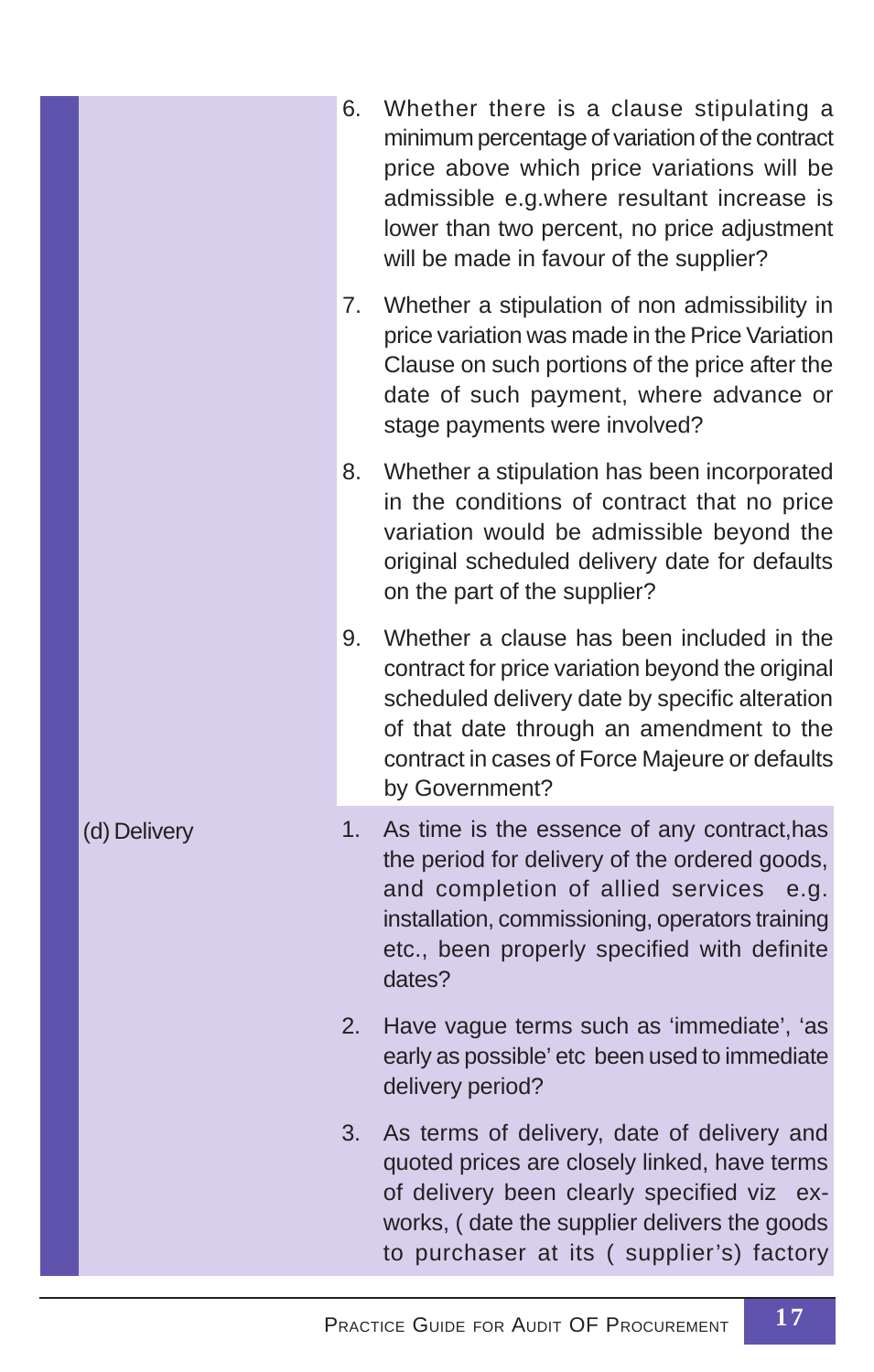|                      |    | premises); FOR, Station of Despatch, (date<br>on which goods are placed by supplier on rail<br>with clear RR); FOR Destination (date on which<br>the ordered goods reach the destination railway<br>station specified in the contract); CIP,<br>Destination (date on which delivery is effected<br>at destination mentioned in contract); FAS,<br>port of shipment, ( date on which supplier<br>delivers the goods alongside vessel at<br>specified port of shipment); CIF, port of<br>destination ( date on which goods arrived at<br>the destination port)? |
|----------------------|----|---------------------------------------------------------------------------------------------------------------------------------------------------------------------------------------------------------------------------------------------------------------------------------------------------------------------------------------------------------------------------------------------------------------------------------------------------------------------------------------------------------------------------------------------------------------|
| (e) Taxes and Duties | 1. | Does the contract include a provision for<br>payment of all applicable taxes by the<br>contractor to the supplier?                                                                                                                                                                                                                                                                                                                                                                                                                                            |
|                      | 2. | Where contracts are for supply of imported<br>equipment, goods etc (subject to customs duty<br>and foreign exchange fluctuations) and/or are<br>locally manufactured (subject to excise duty<br>and other duties and taxes) have the % and<br>element of duties and taxes been specifically<br>stated and selling rate of foreign exchange<br>element taken into account in calculation of<br>price of the imported items?                                                                                                                                    |
|                      | 3. | Have the mode of calculation of variations in<br>duties and taxes and foreign exchange rates<br>and documents to be produced in support of<br>claims for such variations also been stipulated<br>in the contract?                                                                                                                                                                                                                                                                                                                                             |
| (f) Warranty Clause  | 1. | Has a warranty clause been incorporated in<br>the contract requiring the supplier to, without<br>exchange, repair or rectify defective goods<br>or to replace such goods with similar goods<br>free from defect?                                                                                                                                                                                                                                                                                                                                              |
|                      | 2. | Was there stipulation that goods required or<br>replaced by the supplier shall be delivered at<br>the buyer's premises without costs to buyer?                                                                                                                                                                                                                                                                                                                                                                                                                |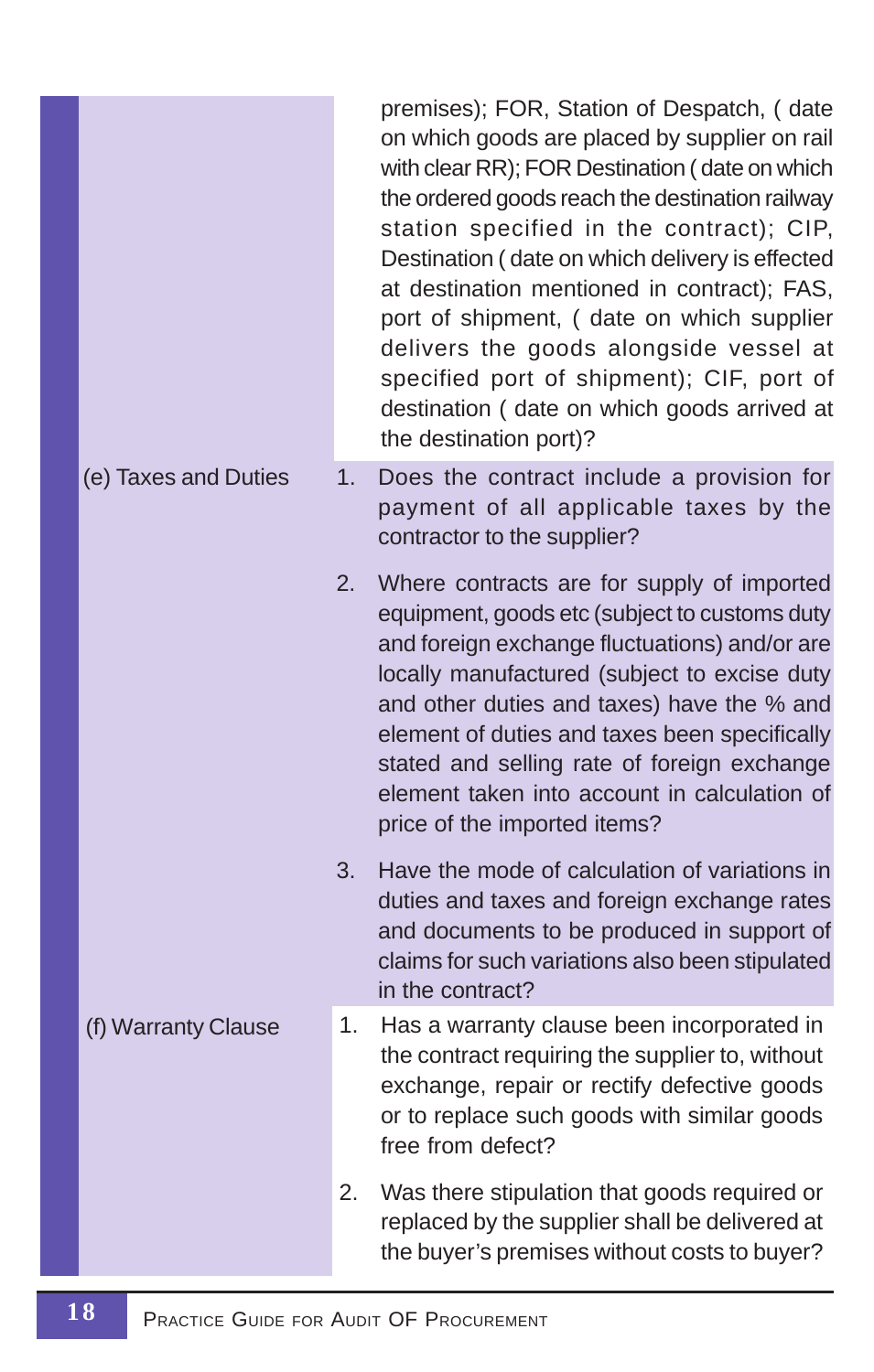| (g) Remedies for delay     |    | -Liquidated Damages etc.                                                                                                                                                                                                                       |
|----------------------------|----|------------------------------------------------------------------------------------------------------------------------------------------------------------------------------------------------------------------------------------------------|
|                            | 1. | Whether provision has been made to give<br>purchaser options/remedies for delays in<br>supply/non-supply for which supplier is<br>responsible?                                                                                                 |
|                            | 2. | Whether clause for Liquidated Damages,<br>forfeiture<br>of performance<br>security,<br>cancellation, imposition of other sanctions/<br>penalties been incorporated in the contract<br>condition?                                               |
|                            | 3. | Whether a condition has been incorporated<br>in the contract for levy of Liquidated Damage<br>on the price for delivery beyond the scheduled<br>date, as varied by the operation of the Price<br>Variation Clause?                             |
|                            | 4. | Whether provision exists to cancel the<br>contract for failure to deliver within the time<br>period or non performance of any other<br>obligation at any time after the expiry of notice<br>period when entering into a long term<br>contract? |
|                            | 5. | Whether provision exists to terminate the<br>by written<br>notice, without<br>contract,<br>compensation, if the supplier becomes<br>bankrupt or insolvent?                                                                                     |
| (h) Dispute reconciliation | 1. | Has legal advice been sought wherever<br>disputes arrive before initiating action for<br>referring to conciliation or arbitration or to file<br>a suit?                                                                                        |
|                            | 2. | Whether draft of the plaint has been vetted<br>by obtaining legal advice?                                                                                                                                                                      |
|                            | 3. | Have documents to be filed in the matter of<br>resolution of dispute, if any, been carefully<br>scrutinized before filing, to safeguard Govt.<br>interest?                                                                                     |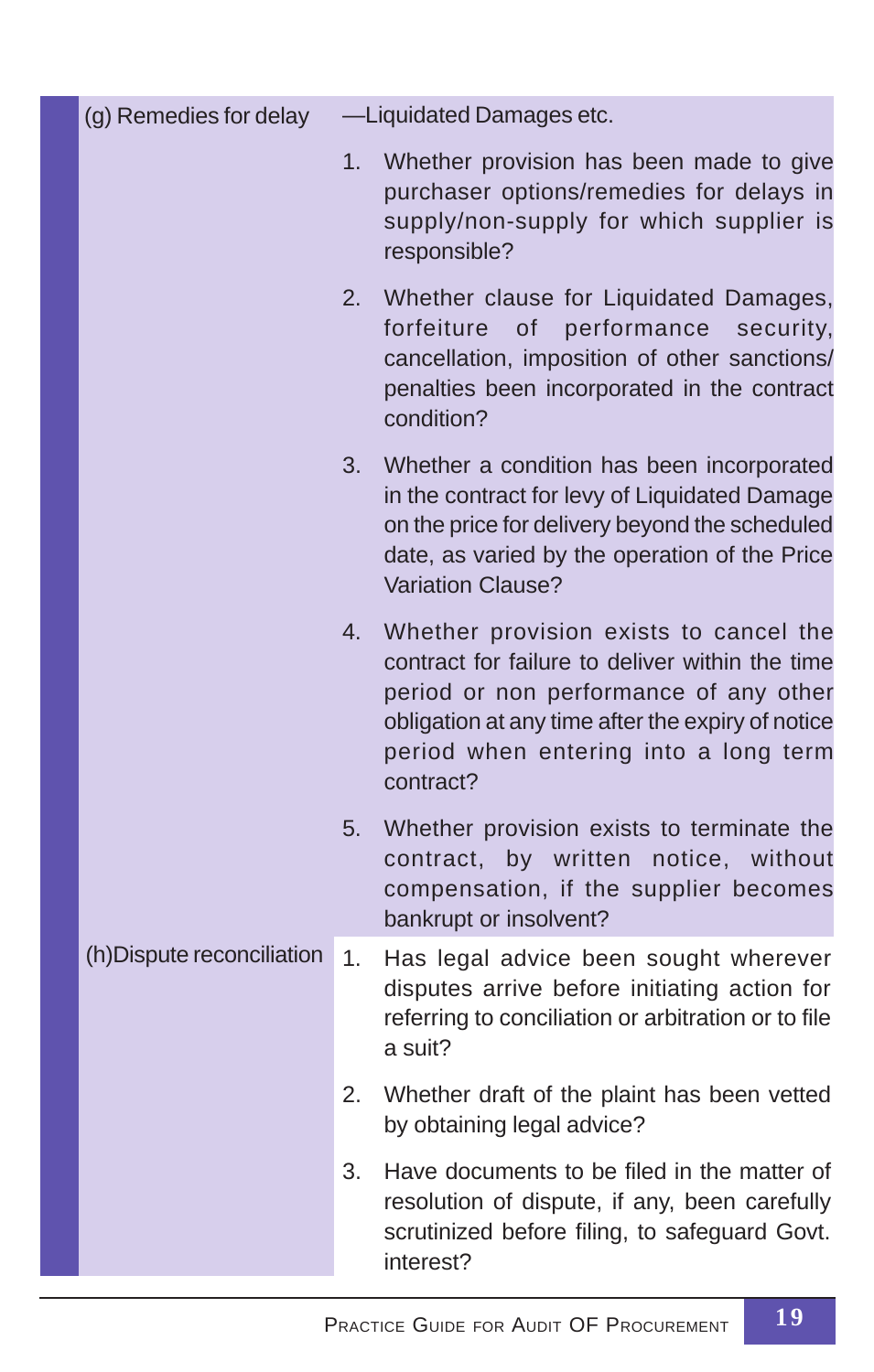# XIV Post Contract 1. Management

 Whether priority was accorded to contract follow up including disciplining of suppliers so as to avoid time and cost over runs, loss to Govt. and/ or undue benefit to suppliers?

(a) Monitoring of contract

Has implementation of the contract been strictly monitored and notices issued promptly wherever a breach of provisions occur?

post 2. Have requisite databases/registers in prescribed format been maintained by designated officials e.g. rejection registers showing names of firms found to be unreliable in view of rejected supplies; register of purchase orders which contains important information relating to delays in supplies; register of defaulting firms containing details of firm's failure to supply in terms of contract; funds register which enables watching the incurrence of liabilities against the budget grant; history cum rate card which is an index card usually kept by the purchase section in Railways dealing with the item that gives a complete history of the past procurement and also the position of current duties including branches still to be supplied by the firms?

- 3. Whether procedure for same custody and monitoring of Bank Guarantees or other instruments has been laid down and is being followed?
- 4. Is the review of the progress of supply being monitored?
- 5. Whether extensions of Bank Guarantee or other instruments, where warranted, have been sought immediately?
- 6. Have extensions of the scheduled delivery or completion dates been granted as provided for in the contract and followed by formal amendments duly signed by the parties?
- 7. Have such extensions without imposing penalty on the supplier been accorded only in cases of delay where contractor was not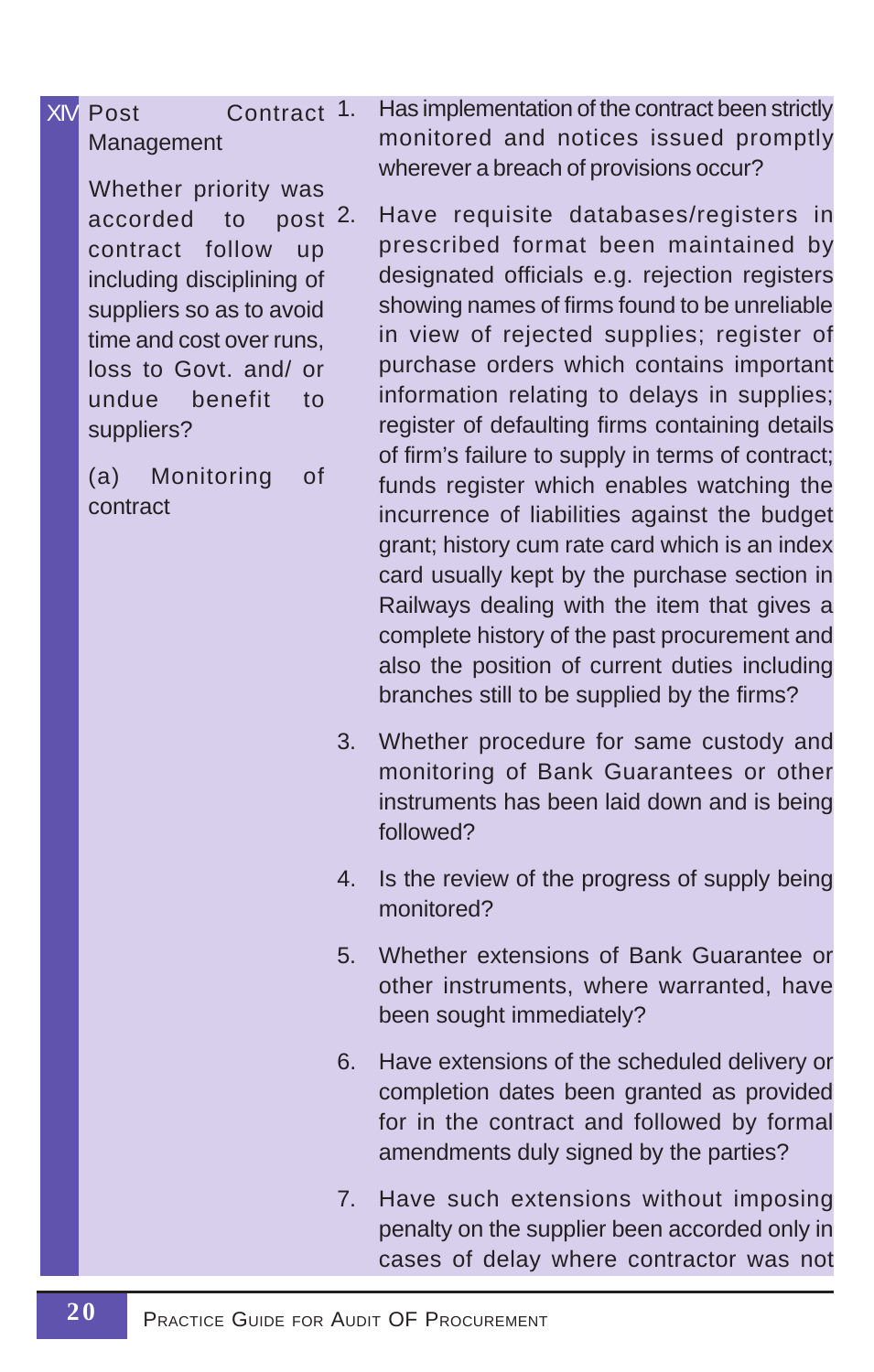|    |                      |    | responsible e.g. delay in approving sample<br>though submitted by the supplier in time?                                                                                                                                                                                                                                               |
|----|----------------------|----|---------------------------------------------------------------------------------------------------------------------------------------------------------------------------------------------------------------------------------------------------------------------------------------------------------------------------------------|
|    | (b) Inspection       | 1. | Whether as soon as the contract was awarded<br>for articles which required inspection and/or<br>testing during manufacture or before dispatch/<br>shipment, a complete copy of the contract<br>with specifications, drawings, conditions of<br>contract and other relevant documents were<br>sent to the nominated inspecting agency? |
|    |                      | 2. | Did the nominated inspecting agency<br>comprise of technically qualified and<br>competent personnel?                                                                                                                                                                                                                                  |
|    |                      | 3. | Whether the contractor was informed of the<br>agency, nominated to carry out the inspection<br>and with whom they should further<br>coordinate?                                                                                                                                                                                       |
|    |                      | 4. | Were all articles subjected to inspection<br>before acceptance and did they conform to<br>specifications and/or satisfied the prescribed<br>tests?                                                                                                                                                                                    |
|    |                      |    | (c) Rejected Stores                                                                                                                                                                                                                                                                                                                   |
| 1. | Were rejected stores |    | removed to a place set apart for the purpose<br>to avoid possibility of their getting mixed up<br>with other stores?                                                                                                                                                                                                                  |
|    |                      | 2. | Was the supplier informed that such stores<br>would lie at his own risk and that he should<br>arrange for their removal within specified days<br>from the date of issue of rejection memo?                                                                                                                                            |
|    |                      | 3. | In case the stores have not been removed<br>within the specified period, whether the<br>Department has exercised its rights to<br>dispose of such stores at the contractor's risk<br>and recover ground rent and demurrage<br>charges?                                                                                                |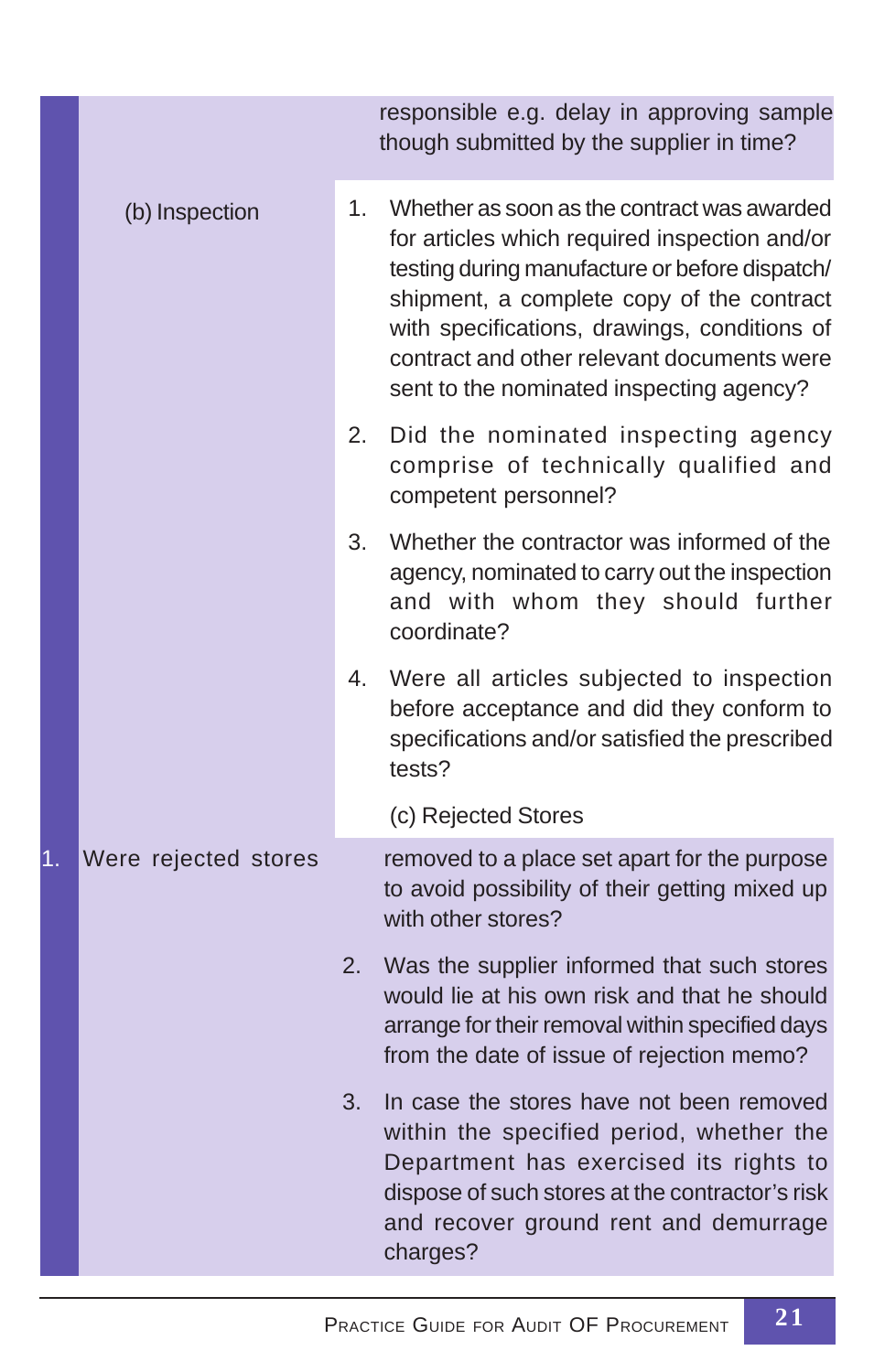| (d) Risk purchase                            | 1. | In case of defaulting firms did the contracting<br>agency purchased the material elsewhere, at<br>the risk and cost of defaulting firm?                                                                                                                             |
|----------------------------------------------|----|---------------------------------------------------------------------------------------------------------------------------------------------------------------------------------------------------------------------------------------------------------------------|
| (e) User readiness                           | 1. | Did the user keep site and/or space in<br>readiness for installation and/or storage of<br>equipment and materials?                                                                                                                                                  |
|                                              | 2. | Were adequately trained personnel/manpower<br>in position for operationalisation of machinery<br>and equipment especially in cases of<br>procurement of new technologies?                                                                                           |
|                                              | 3. | Was training to be provided by the suppliers<br>and if so, was the same done before expiry<br>of contract?                                                                                                                                                          |
|                                              | 4. | Did the material or equipment lie unutilized<br>or get damaged due to lack of trained<br>manpower?                                                                                                                                                                  |
|                                              | 5. | Were there changes in site location from that<br>envisaged at the time of contracting thereby<br>giving the suppliers ample excuse/opportunity<br>to justify delays on their part?                                                                                  |
| (f)<br>Modifications<br>of<br>contract terms | 1. | Were specifications diluted by authorizing<br>alternatives makes/models of lower price,<br>thereby giving undue benefit to the supplier?                                                                                                                            |
|                                              | 2. | Were payment terms amended in favour of<br>the supplier e.g. advance payments being<br>authorized even when there was no provision<br>in the contract for making advance payments<br>or higher advance payments being made than<br>that stipulated in the contract? |
|                                              | 3. | Whether pre dispatch inspection though<br>incorporated in the contracts was waived<br>without any reasons, thereby jeopardizing the<br>quality aspects?                                                                                                             |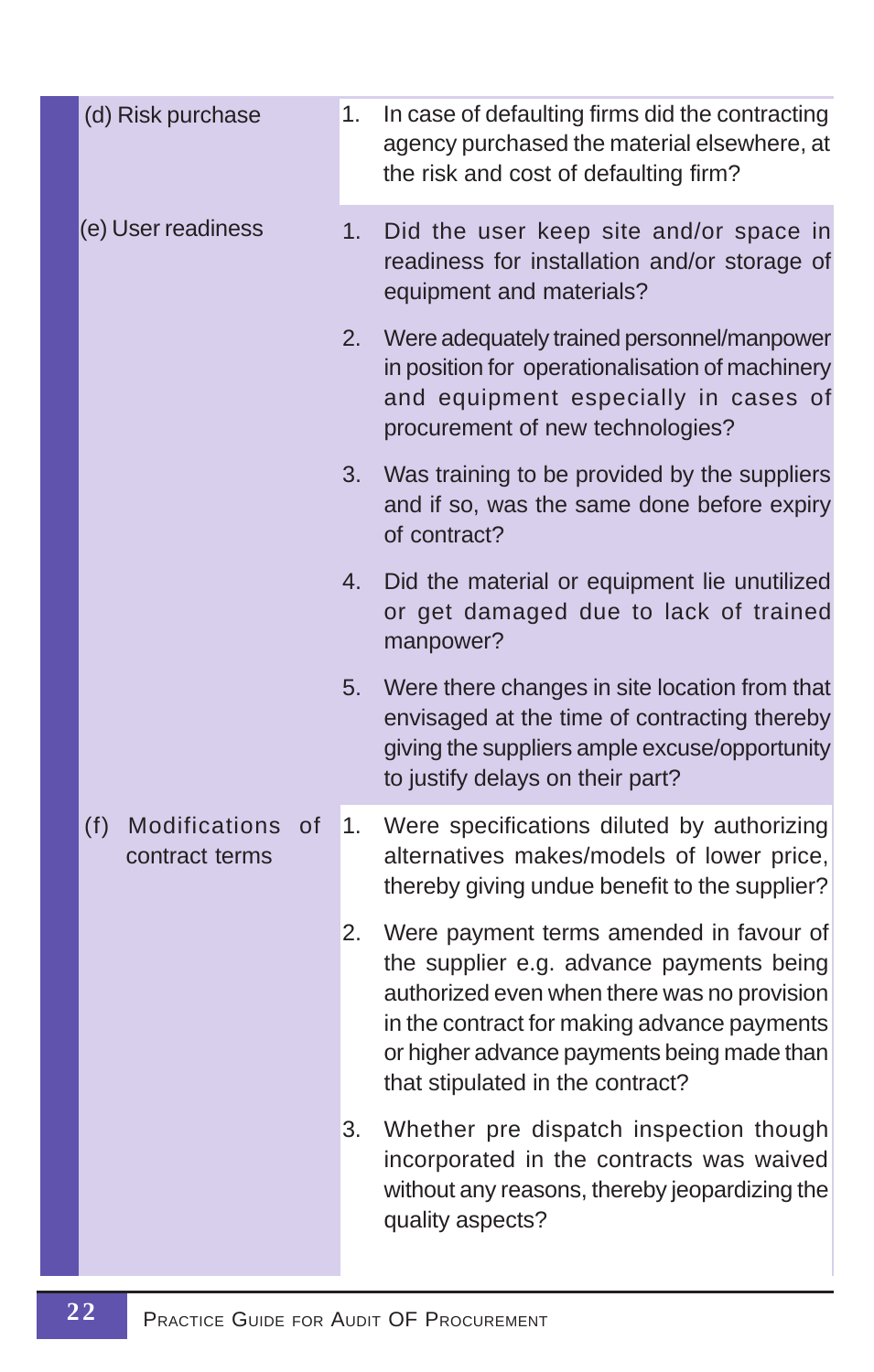|                               | 4. | Was submission of Performance Bank<br>Guarantee waived?                                                                                                                                                                                                                                                                                                         |
|-------------------------------|----|-----------------------------------------------------------------------------------------------------------------------------------------------------------------------------------------------------------------------------------------------------------------------------------------------------------------------------------------------------------------|
|                               | 5. | Whether despite contracts being placed on<br>FOR destination, the locations of the<br>consignees were changed nearer to the<br>supplier's premises, without considering the<br>benefit of freight charges accruing to the<br>supplier?                                                                                                                          |
|                               | 6. | Have<br>maintenance<br>contracts<br>(paid<br>maintenance) been entered into even for the<br>period of warranty which required free<br>maintenance by supplier, in maintenance of<br>contractual provisions?                                                                                                                                                     |
|                               | 7. | Whether in cases even after expiry of delivery<br>schedule stipulated in the contract and without<br>extension of time granted by the purchaser,<br>the consignees kept the contract alive by<br>exchanging correspondence with the suppliers<br>thereby creating possibility of legal<br>complications especially if it is intended to<br>cancel the contract? |
| (g) Repeat Orders             | 1. | Was there adequate justification that additional<br>quantities required during the contract period<br>were not sufficiently large to justify invitation<br>to fresh tenders or would not have resulted in<br>more favourable terms?                                                                                                                             |
|                               | 2. | Was there sufficient evidence to indicate that<br>it was not placed to split requirement to avoid<br>sanction of the next CFA?                                                                                                                                                                                                                                  |
|                               | 3. | Whether it had been ascertained that there<br>was no downward trend in prices as<br>determined through market intelligence?                                                                                                                                                                                                                                     |
| (h) Dispute reconciliation 1. |    | Has legal advice been sought wherever<br>disputes arise before initiating action for                                                                                                                                                                                                                                                                            |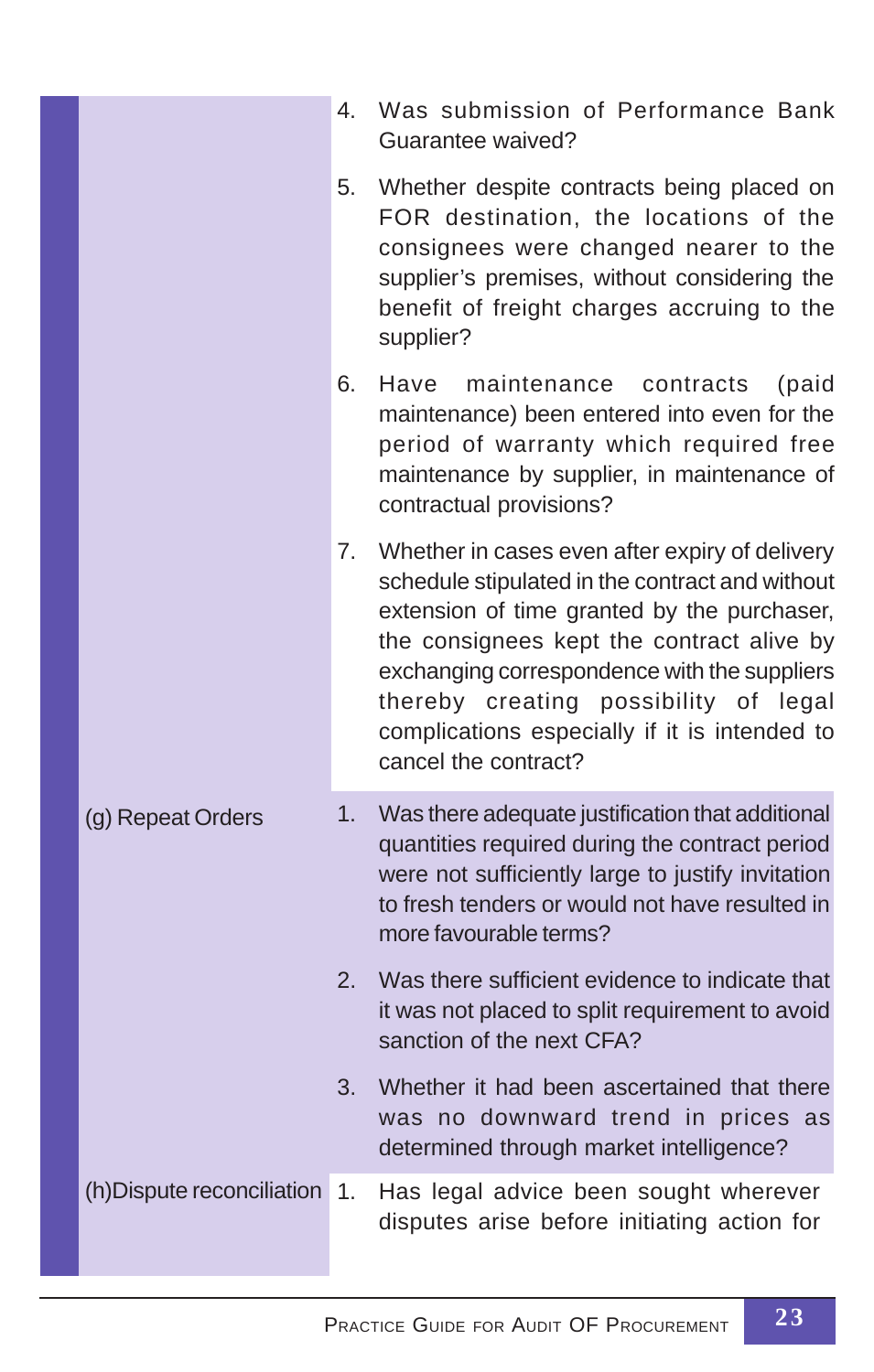|                                 | referring to conciliation or arbitration or to file a<br>suit?                                                                                                   |
|---------------------------------|------------------------------------------------------------------------------------------------------------------------------------------------------------------|
|                                 | Whether draft of the plaint has been vetted by<br>2.<br>obtaining legal advice?                                                                                  |
|                                 | Have documents to be filed in the matter of<br>3.<br>resolution of dispute, if any, been carefully<br>scrutinized before filing, to safeguard govt.<br>interest? |
| (i) Post-procurement<br>actions | 1. Does a system for obtaining feedback from users<br>exist and how effective is it?                                                                             |
|                                 | 2. How many/often have suggestions and/ or<br>recommendations of users been implemented<br>and to what effect?                                                   |
|                                 | 3. Has the organization deployed information<br>technology to enhance the efficiency and<br>effectiveness of its functioning?                                    |